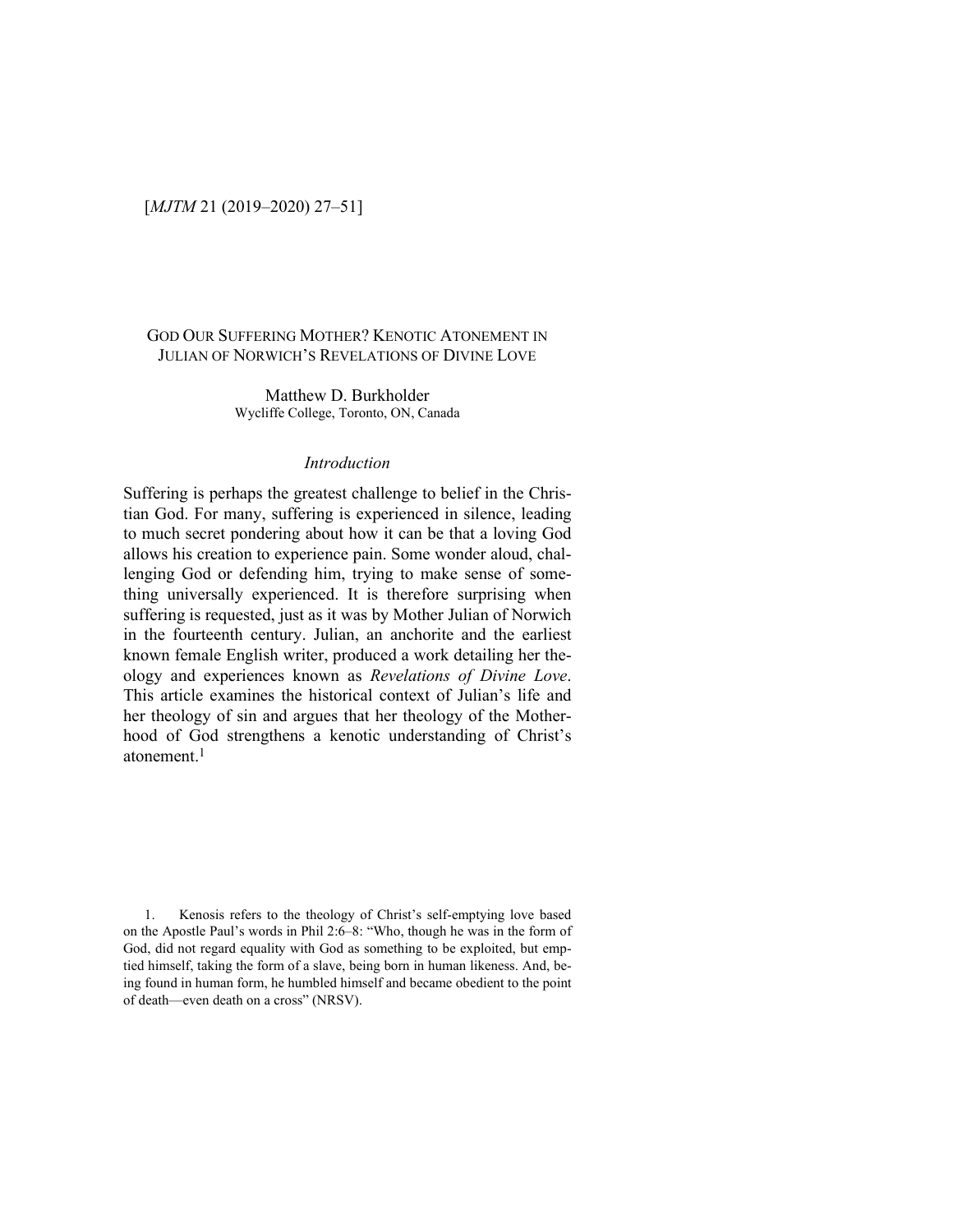## *Biography*

Modern historians know very few details regarding Julian of Norwich's life.2 What is known directly of Julian's life experiences comes by way of what she shares in her only known work, *Revelations of Divine Love*. Julian's writings have survived in two formats, the "Short-Text" (ST), which includes initial reactions to a series of visions Julian experienced on what was perceived to be her death bed, and the "Long-Text" (LT), a subsequent work written fifteen to twenty years later which includes more profound reflections on her experience.<sup>3</sup> Julian's visions are delineated into sixteen "showings," or "special revelations," and are explained over eighty-six chapters in the LT.<sup>4</sup>

For Julian, the only details of her life worth sharing were those which furthered the purpose of espousing God's great love for humanity.5 Any explicit personal details such as her family life, education, the context of her vocation as an anchorite, or even her given name, are absent in her writing.6 The LT reflects her growing understanding that what she was shown was not for her alone, but the church as a whole. Thus, almost every usage of a personal pronoun when referring to the recipient of her vision in the ST was replaced by the plural "we."7 Of importance for Julian is not her accomplishments, but "that our Lord God wishes us to have great regard for all the deeds he has done in the noble splendour of creating all things, and the excellence of man's creation (which is superior to all God's other works), and the

2. For more on the life of Julian, see Frykholm, *Julian*; Jantzen, *Julian of Norwich*; and Rolf, *An Explorer's Guide*.

3. Jantzen, *Julian of Norwich*, 15.

4. For a medieval edition of Julian's works, see Watson and Jenkins, eds., *The Writings of Julian*. For a modern English translation, see Julian, *Revelations*.

5. Jantzen, *Julian of Norwich*, 4.

6. The name "Julian" arises from the custom of an anchoress adopting the name of the church to which she was associated with, thus Julian most likely took her name from the Church of St. Julian, a church built during the reign of Cnut the Great at the beginning of the tenth century (Jantzen, *Julian of Norwich*, 4).

7. Turner, *Julian*, 73.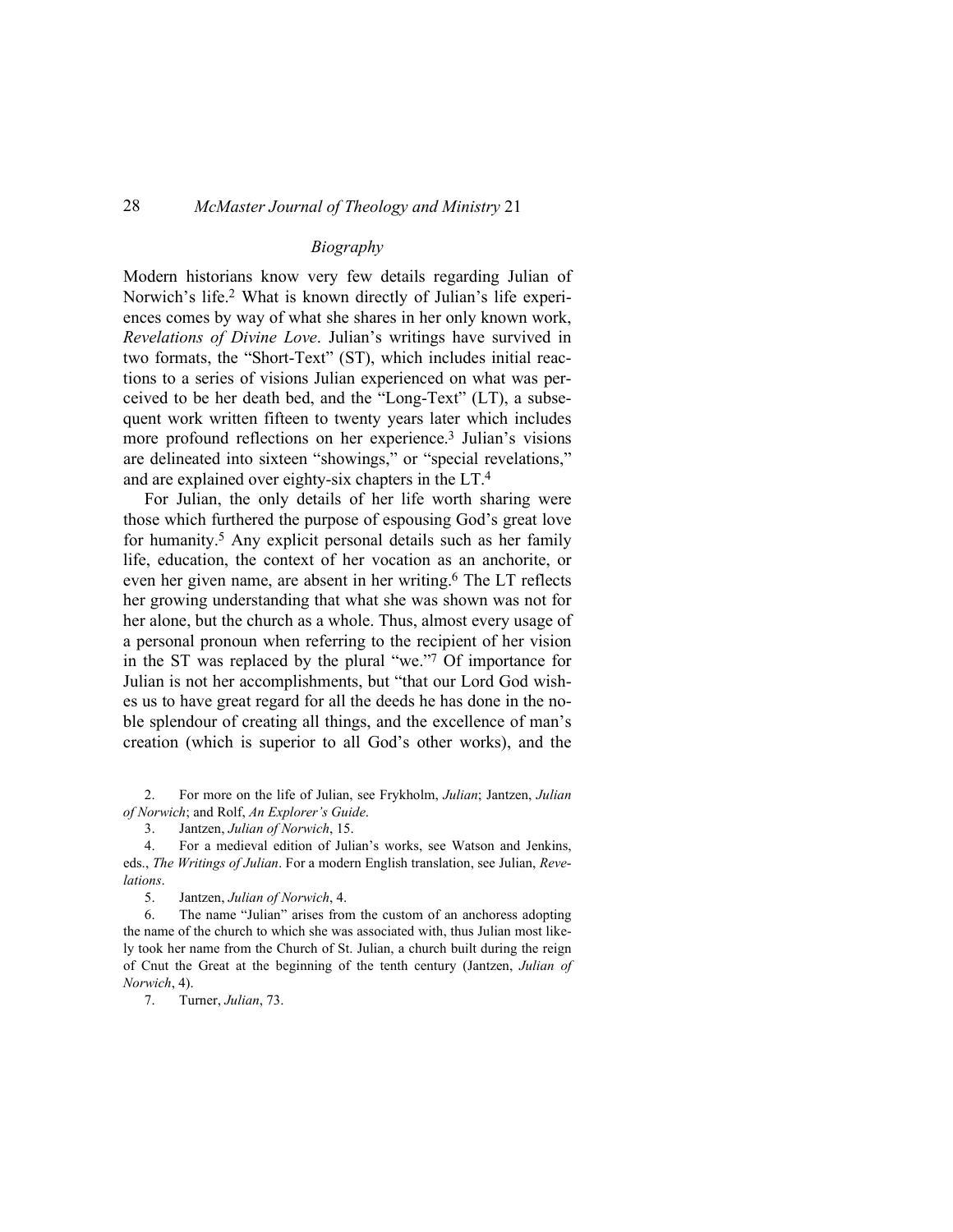precious atonement which he has made for man's sin, turning all our blame into everlasting glory."8 For Julian, this accomplishment trumps anything she could say about herself.

There are some biographical details, however, which emerge when analyzing Julian's writing. She dates her vision as occurring on 8 May 1373, when she was roughly "thirty and a half years old."9 Based on this date Julian was born roughly in December of 1342. Julian was known to be "still alive in the year of our Lord 1413" and is thought to have died sometime after 1416.10 Julian is described as an anchorite (recluse) within *Revelations*, which is confirmed in four surviving wills dating between 1393/94 and 1416.<sup>11</sup> Some believe that before becoming an anchorite, Julian was a Benedictine nun who served at a convent in Carrow located a mile outside of Norwich.12 Her response at the beginning of her revelation, "Benedicite dominus!" was a typical greeting formula used between Benedictine monks and nuns, and Christ thanked Julian in her vision for her service "in her youth," as though she had consecrated herself for Christian service.<sup>13</sup>

Although Julian is described as "one who could not read,"<sup>14</sup> the sophistication she shows in understanding the implications of the theological concepts of late medieval theology suggests that she received a formal study of language.15 The conflict between the sophisticated Julian and the self-described "unlettered" Julian

- 8. Julian, *Revelations*, 40.
- 9. Julian, *Revelations*, 4.
- 10. The Editors of Encyclopaedia Britannica, "Julian of Norwich," [n.p.].

11. Roger Reed, rector of St. Michael's, Coslany, Norwich donated to her two shilling when he died in 1393/94 and Thomas Emund, a chantry priest in Aylesham, Norfolk, gave twelve pence in 1404/05 as well as eight pence to a certain "Sarah, living with her." John Plumpton, a Norfolk merchant, gave 40 pence in 1414 to "the anchoress in the church of St. Julian's." Finally, Isabel Ufford, an aristocratic nun at the great house of Campsey in Suffolk gave the sum of twenty shillings to Julian in 1416 (Watson and Jenkins, eds., *The Writings of Julian*, 5).

- 12. Watson and Jenkins, eds., *The Writings of Julian*, 4.
- 13. Watson and Jenkins, eds., *The Writings of Julian*, 4.
- 14. Julian, *Revelations*, 39.
- 15. Watson and Jenkins, eds., *The Writings of Julian*, 10.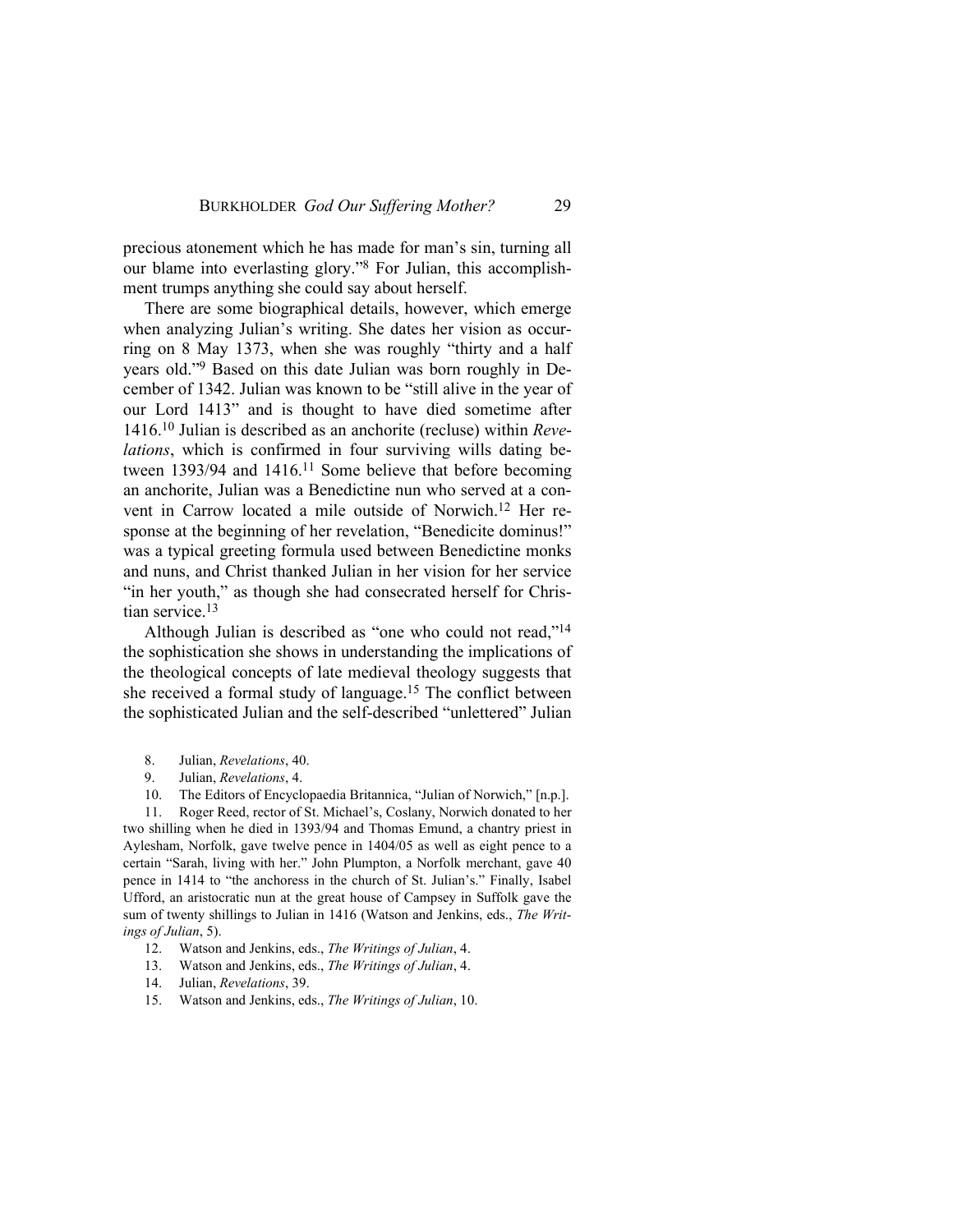remains an enigma.16 It may be possible that Julian lacked a robust education in Latin.17 Norwich, however, had great libraries as the Benedictine Monks had homes and centers just across from the Julian church, of which Julian perhaps availed herself.<sup>18</sup> Nonetheless, the common and lowly English language, which Julian spoke, served as the perfect medium for someone seeking a humble life of service.<sup>19</sup>

Perhaps the most significant event of Julian's young life in Norwich was the arrival of the Black Death in the spring of 1349, which decimated a population of approximately thirteen thousand people in a vibrant economic center to half that number.20 By the age of six or seven, Julian would have witnessed an unbelievable amount of death. The plague, which first devastated China, Central Asia, and the Middle East by killing approximately twenty-five million people from 1332–1357, set sail in October 1347 from the Black Sea port of Caffa aboard a cargo ship and landed in Messina, Italy, sweeping itself through Italy and making its way throughout Europe.21 The Church, which lost approximately half of all its clergy during this period, struggled to minister to the dying who feared eternal damnation.<sup>22</sup> One must wonder when Julian asked for "three gifts of grace by God," including the experience of severe bodily sickness, if she held the horrific images of the Black Death in her mind as a reference point for her request.<sup>23</sup>

The exact context of how the Black Death affected Julian is not surprisingly a matter of speculation. How much of her family survived?<sup>24</sup> Did she marry and did she have children? Did she

- 16. Watson and Jenkins, eds., *The Writings of Julian*, 10.
- 17. Jantzen, *Julian of Norwich*, 16.
- 18. Jantzen, *Julian of Norwich*, 19.
- 19. Frykholm, *Julian*, 12.
- 20. Rolf, *An Explorer's Guide*, 28.
- 21. Rolf, *An Explorer's Guide*, 25.
- 22. Rolf, *An Explorer's Guide*, 30.
- 23. Julian, *Revelations*, 40.

24. One member of Julian's family that survived the Black Death was her mother, who was present during Julian's sickness and vision. See Julian, *Revelations*, 15.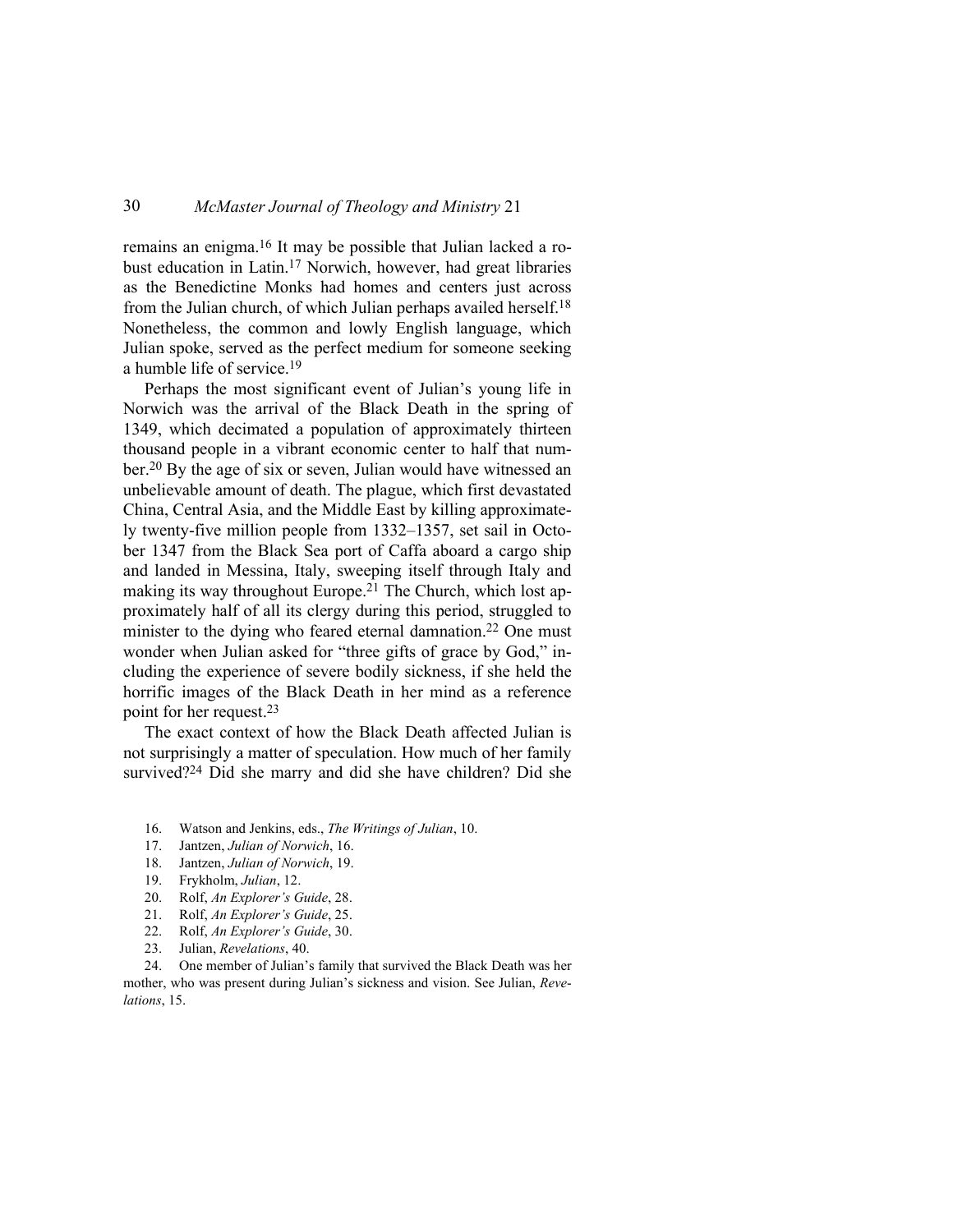lose children in the Black Death? Was she a widow? Perhaps Julian's unique approach to Trinitarian theology in which she intimately describes Jesus as "mother" in chapter 58 of the LT suggests first-hand experiential knowledge of parenthood?25 Nonetheless, the details of Julian's life seem destined to remain in a type of "reputation-limbo," and continue to serve as an obstacle for her full canonization into sainthood by the Roman Catholic church.26 In addition to such a devastating epidemic, Julian also experienced an "ugly age" of dislocation and confusion for the church as an adult.<sup>27</sup> Whether it be the Hundred Years War between England and France (1338–1453), the anxiety surrounding Lollardy and the "heretic" John Wycliffe, or the division of the Great Western Schism, Julian lived in remarkably tumultuous times.<sup>28</sup>

#### *From Shame to Honor*

This bleak biographical context, however limited, stands in direct contrast to Julian's hopeful outlook. One of the remarkable aspects of Julian's writing is that she did not share in the prevailing view that God had sent the plague as an act of judgement for sin, nor the atonement as an event which placated the wrath of a vindictive God.29 Although Julian believes that "wickedness has been allowed to rise up in opposition to goodness," this wickedness is met by a God who, "opposed wickedness and turned everything to goodness and to glory for all those who shall be saved; for that is the quality in God which does good against evil." $30$ According to Julian, one has little trouble believing in a God of punishment but struggles to accept a God that loves humanity tenderly.31 As one Julian researcher notes: "Julian shrewdly penetrates into the strange inability of human nature to accept the

- 25. Julian, *Revelations*, 127.
- 26. Law, "In the Centre," 183.
- 27. Cooper, *Julian*, 9.
- 28. Cooper, *Julian*, 118.
- 29. Dearborn, "The Crucified Christ," 289.
- 30. Julian, *Revelations*, 128.
- 31. Nuth, "Two Medieval Soteriologies," 636.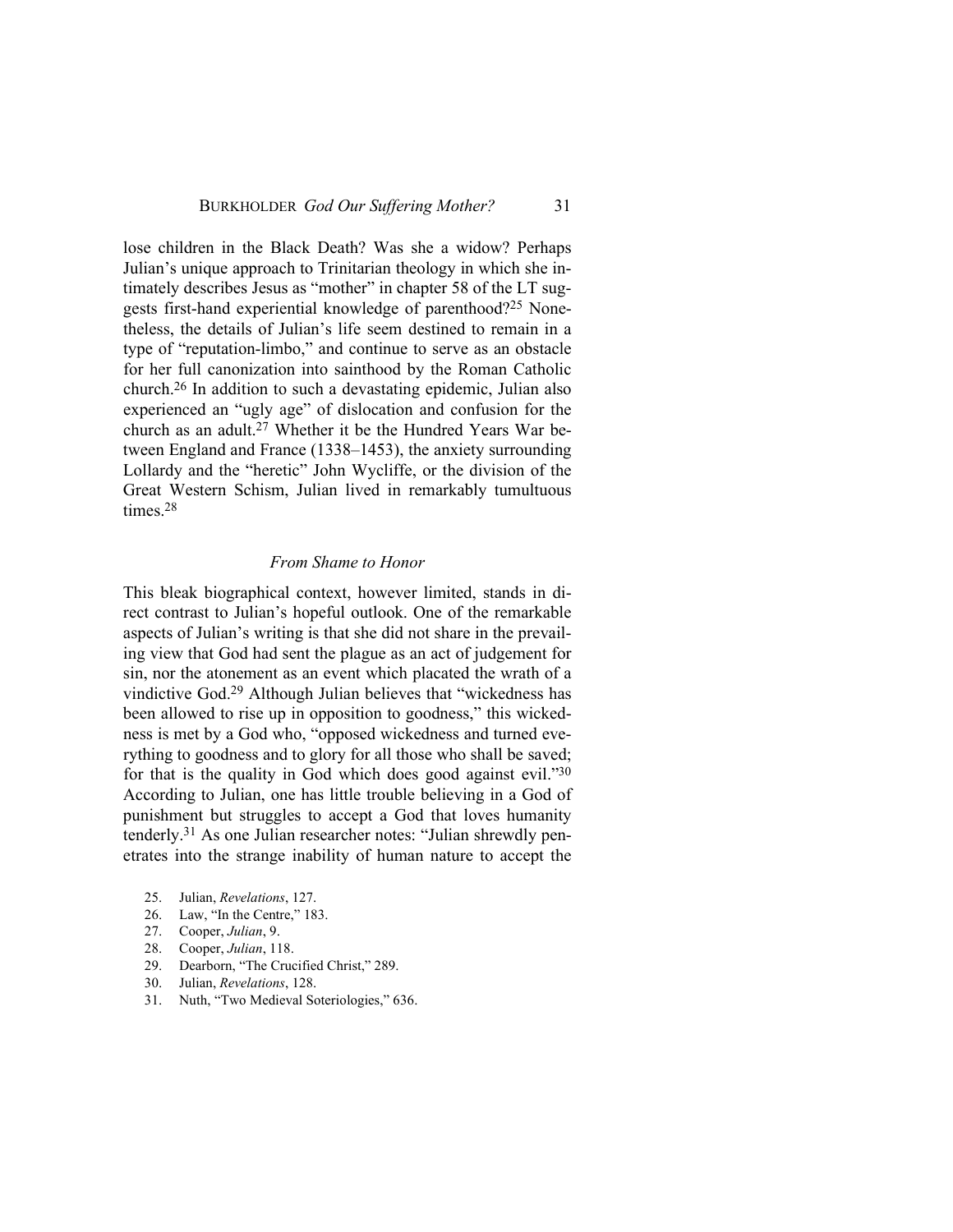self as lovable, making us paradoxically more comfortable with God the judge, whom we must always strive to please and appease, than with God the mother, who simply loves us as we are."32 For Julian, how could such love without wrath co-exist with the realities of sin, Satan, and even church tradition?<sup>33</sup> According to Julian, this question brought about an answer of profound hope:

And, it seemed to me that if there had been no sin, we should all have been pure and like our Lord, as he made us; and so, in my folly, I had often wondered before this time why, through the great foreseeing wisdom of God, the beginning of sin was not prevented; for then, it seemed to me, all would have been well. I should have given up such thoughts, yet I grieved and sorrowed over this, unreasonably and without discretion. But Jesus, who in this vision informed me of everything needful to me, answered with these words and said, "*Sin is befitting, but all shall be well, and all shall be well, and all manner of things shall be well.*" 34

Christ's power—both in his Incarnation and his Second Coming—is that of one who performs not an act of judgment, but of redemption, and all Julian can say is that she is confident that all manner of things shall be well.<sup>35</sup> In contemplating God in this mystery, "our use of our reason is now so blind, so base, so uninformed, that we cannot recognize the high, marvelous wisdom, the power, and the goodness of the blessed Trinity." <sup>36</sup> And even though Julian accepts the teaching of the church that "many will be damned," something she struggles to accept as consistent with all things being well, she hopefully believes that by God's "great deed," he will mysteriously bring about a salvation where "he will make well all that is not well."<sup>37</sup> *What* exactly this great

- 32. Nuth, "Two Medieval Soteriologies," 636.
- 33. Heath, "Judgement Without Wrath," 38.
- 34. Julian, *Revelations*, 74–75. Italics added.
- 35. Heath, "Judgement Without Wrath," 45.
- 36. Julian, *Revelations*, 79.
- 37. Julian, *Revelations*, 80.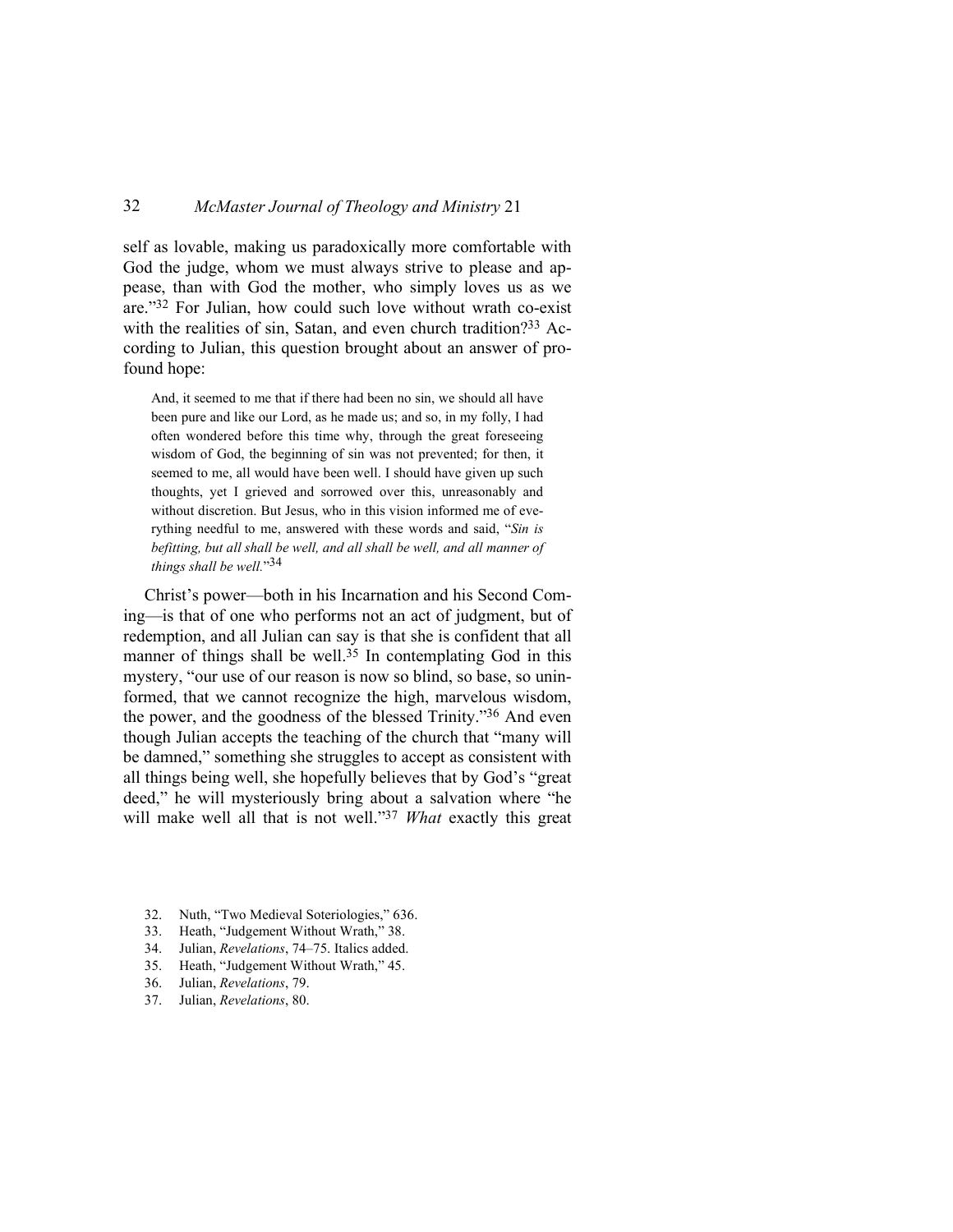deed will be and *how* Christ will accomplish it is veiled in mystery known to none "under Christ."<sup>38</sup>

Although not explicitly, Julian's enigmatic approach to soteriology challenges the scholastic theological methods that had begun to dominate her time. The Middle Ages signifies a dramatic shift away from the ransom theory of the atonement by way of two dominant medieval figures, Anselm of Canterbury and Peter Abelard. In Anselm's view, the ransom theory of the atonement created a double allegiance to both God and the devil and granted the former rights over humanity.39 According to Anselm, the issue at hand is that God was robbed of his honor because of human disobedience and that Christ's death makes a necessary atoning satisfaction for sin. According to Abelard, since the devil used seduction and the false promise of eternal life to ensnare humanity, the idea of him receiving rights over humanity in their ensuing sin is deeply problematic.40 Both Anselm and Abelard recognize that since humanity sins only against God, the idea of a ransom being paid to the devil accounts for nothing.41 From there, however, Anselm and Abelard diverge in their understandings of the atonement. For Anselm, the Incarnation is that which allows both the object of sin (God) and the agent of sin (humanity) to make recompense for God's lost honor, an approach he outlines in his work *Cur Deus Homo*, or, *Why God Became Human*. <sup>42</sup> For Abelard, "the atonement was primarily an act of love that inspired love for him in humans."43 In the words of Abelard:

Now it seems to us that we have been justified by the blood of Christ and reconciled to God in this way: through this unique act of grace manifested to us—in that his Son has taken upon himself our nature and preserved therein in teaching us by word and example even unto death—he has more fully bound us to himself by love; with the result

- 38. Julian, *Revelations*, 81.
- 39. Walters, "The Atonement," 242.
- 40. Walters, "The Atonement," 242.
- 41. Walters, "The Atonement," 242.
- 42. Anselm, "Why God Became Man," 260–355.
- 43. Walters, "The Atonement," 245.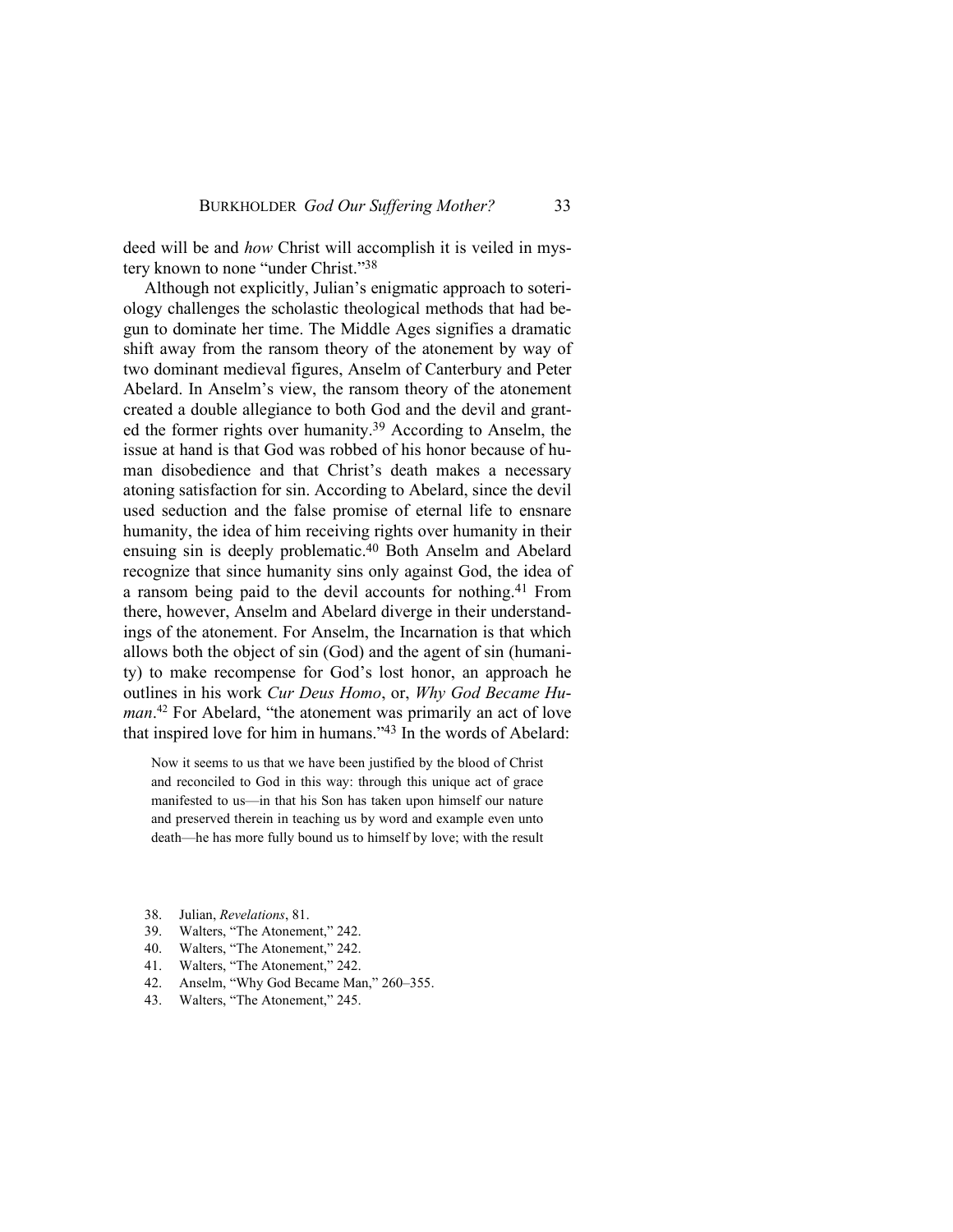that our hearts should be enkindled by such a gift of divine grace, and true charity should not now shrink from enduring anything for him.<sup>44</sup>

These two theories, Anselm's satisfaction theory and Abelard's moral influence theory, were foundational for the ongoing medieval debate about the meaning of the life and death of Christ.

Where is Julian situated in this context? Unlike Anselm's investigation into the Incarnation in *Cur Deus Homo*, Julian is content to live in hopeful anticipation of future salvation without the need for a complete and reasonable explanation of why God became human. Like Anselm, Julian believes that Christ's suffering provides an adequate understanding of the central mysteries of Christianity and produces an intelligible answer for the Incarnation, but their theological methods differed significantly.45 In *Cur Deus Homo*, Anselm hopes to produce a non-scriptural, rational argument for the Incarnation, while Julian focuses on her personal experience to take comfort in what can "cast out of her mind forever all fear of sin and damnation."46 For Julian, the only clear answer for the Incarnation is the all-consuming love of God.47 Should we force Julian into a category of an atonement theory, her focus on the all-consuming love of God shares the similar perspective of Abelard. Julian, however, conceives of the solution to sin in much more mystical terms. For Julian, Christian hope resides in an intense understanding of humanity's unity with Christ.

- 44. Quoted in Walters, "The Atonement," 245.
- 45. Nuth, "Two Medieval Soteriologies," 619.
- 46. Nuth, "Two Medieval Soteriologies," 620.

47. One of the ways Julian (*Revelations*, 45) perceives of this reality is through a vision of a little hazelnut: "And in this vision he also showed a little thing, the size of a hazelnut, lying in the palm of my hand, as it seemed to me, and it was round as a ball. I looked at it with my mind's eye and thought, 'What can this be?' And the answer came in a general way, like this, 'It is all that is made.' I wondered how it could last, for it seemed to me so small that it might have disintegrated suddenly into nothingness. And I was answered in my understanding, 'It lasts, and always will, because God loves it; and in the same way everything has its being through the love of God.'"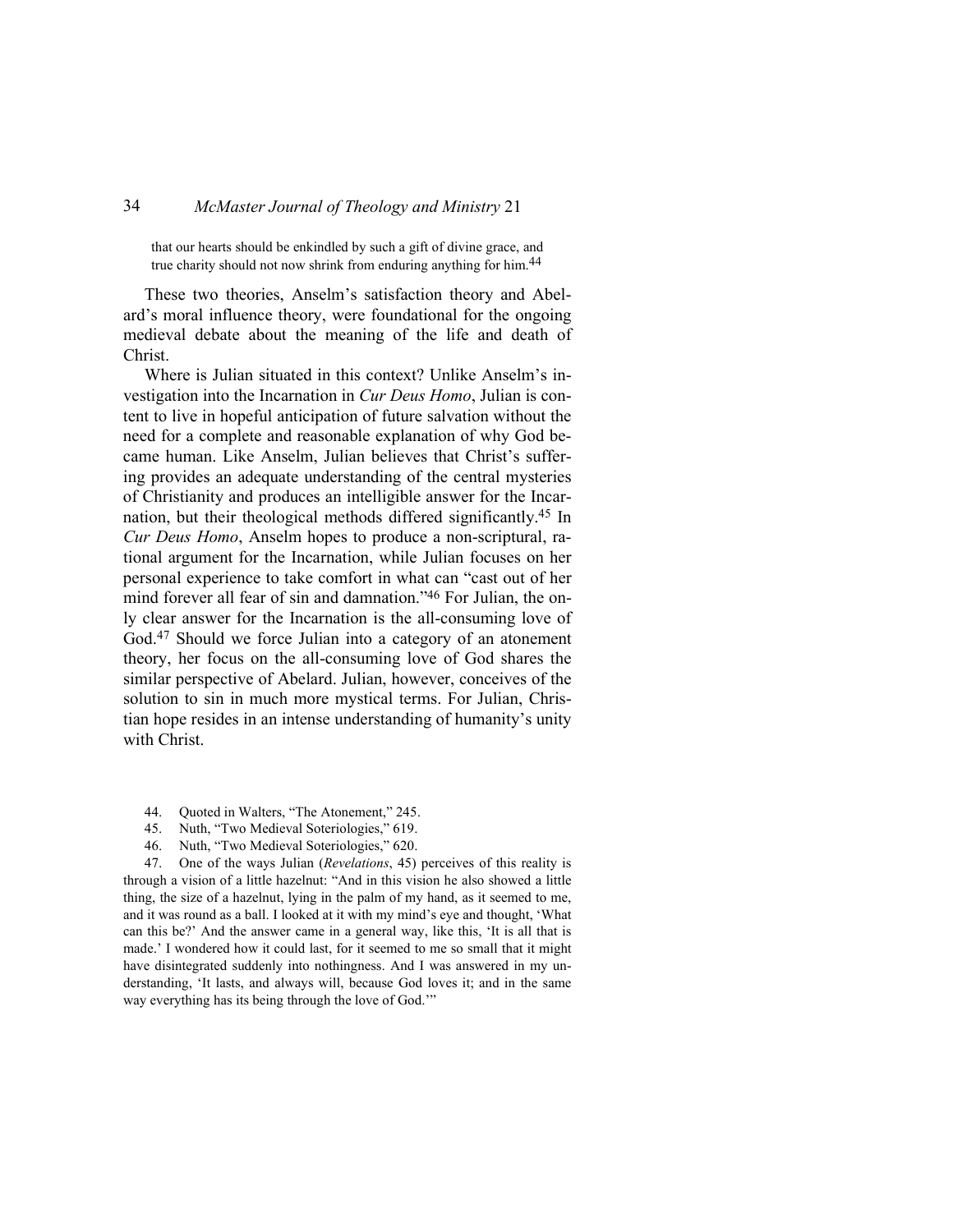### BURKHOLDER *God Our Suffering Mother?* 35

Julian's hope, however, while appearing to border on the naïve, is grounded not in a denial of the destructive capability of sin, but in examining sin while considering one's unity with Christ. The Incarnation reveals both that God considers humanity his noblest creation, and that "the supreme essence and the most exalted virtue is the blessed soul of Christ."48 Unity, therefore, with Christ's beloved soul unites "with a knot so subtle and so strong that it is united to God," and that in this unity one is made endlessly holy without end."49 With unity to Christ comes the great victory over sin. Accordingly, the battle between sin and love is radically unequal because sin is anticipated by love, and sin only attempts to find its meaning independently of what it attempts to deny—the love of God. $50$  Sin, in this context, is "nothing," and a reflection of Augustine's understanding of sin as misdirected love.<sup>51</sup> Sin, however, was not merely that which affected the human will to love, but that which brought about a cost to God, namely God's isolation from his creation and participation in humanity's suffering.<sup>52</sup>

For Julian, God experiencing isolation and suffering produces a unique perspective on the Fall. Julian challenges a popular perception of human culpability in her version of the popular medieval Parable of the Lord and the Servant, a parable that Anselm describes in *Cur Deus Homo*:

But if there is blame inherent in the incapacity itself, the incapacity does not mitigate the sin itself, any more than it excuses the person who does not repay the debt. For suppose someone assigns his bondslave a task, and tells him not to leap into a pit from which he cannot by any means climb out, and that bondslave, despising the command and advice of his master, leaps into the pit which has been pointed out to him, so that he is completely unable to carry out the task assigned to him. Do you think that his incapacity serves in the

48. Julian, *Revelations*, 119.

49. Julian, *Revelations*, 119.

50. Turner, *Julian*, 94.

51. Shea, *Medieval Women*, 142. For Augustine's theology of sin as misdirected love, see *City of God* 12.8.

52. Shea, *Medieval Women*, 143.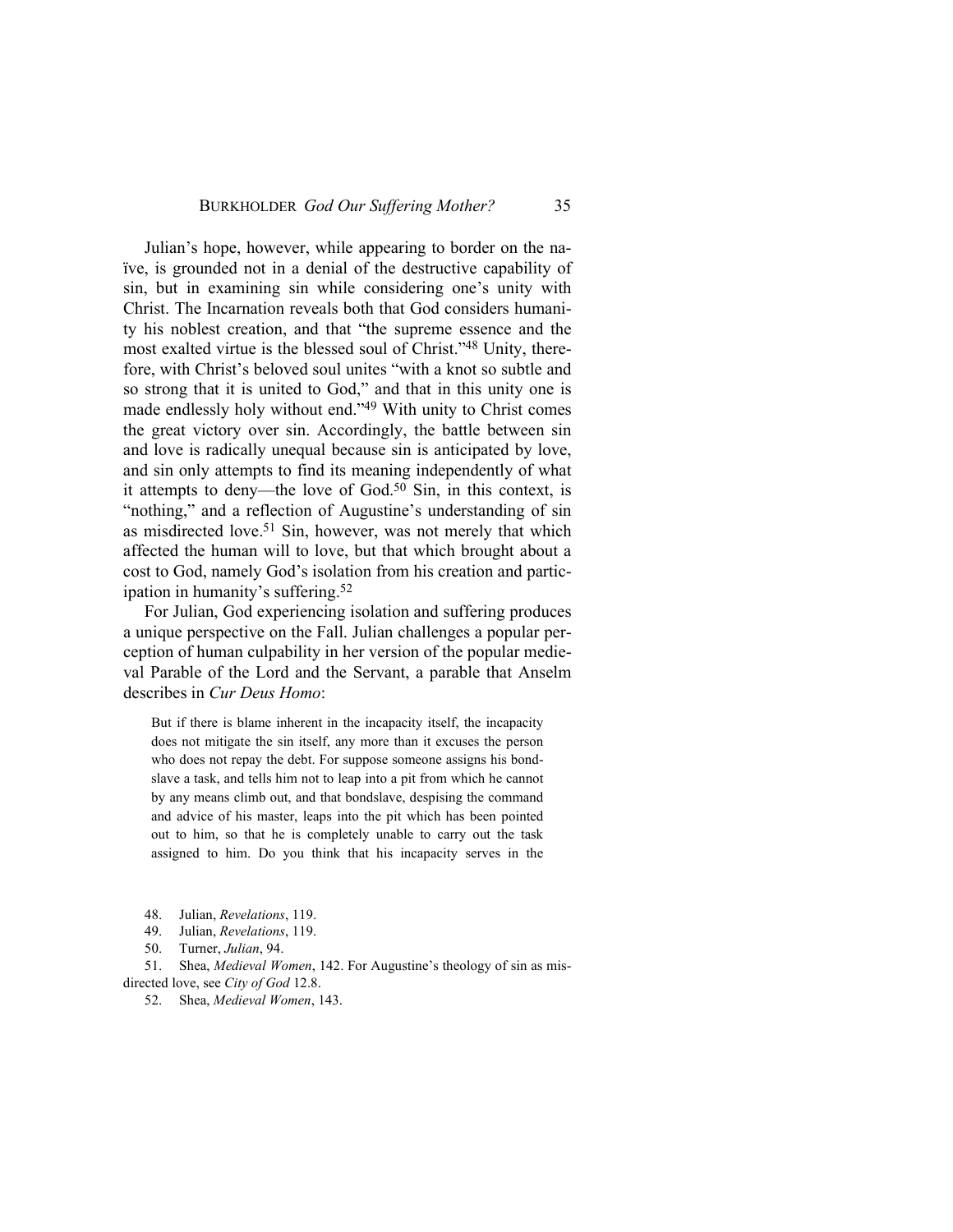slightest as a valid excuse for him not to perform the task assigned to him?53

According to Anselm, the servant's decision to disobey his master is a direct result of his voluntary action, rendering him unable to carry out his duty to his master. The central problem for Anselm is that "there is nothing in the universal order more intolerable than that a creature should take away from the Creator the honor due to him, and not repay what he takes away."<sup>54</sup> In Anselm's theology, Christ's Incarnation and death restores humanity's debt of honor.<sup>55</sup>

Now consider Julian's version of the parable:

So, for the first, I saw two persons in bodily likeness, that is to say, a lord and a servant; and with that God gave me spiritual understanding. The lord sits in solemn state, in rest and in peace; the servant stands by respectfully in front of his lord, ready to do his lord's will. The lord looks at his servant very lovingly and kindly, and he gently sends him to a certain place to do his will. The servant does not just walk but suddenly springs forward and runs in great haste to do his lord's will out of love. And at once he falls into a hollow and receives very severe injury. And then he groans and moans, and wails and writhes, but he cannot rise nor help himself in any way. And the greatest harm of all that I saw him in was a lack of comfort; for he could not turn his face to look at his loving Lord, who was very close to him and in whom is all comfort; but, like someone who was weak and foolish for the moment, he was intent on his own feelings and went on suffering in misery.<sup>56</sup>

- 53. Anselm, "Why God Became Man," 309–10.
- 54. Anselm, "Why God Became Man," 262.

55. Anselm ("Why God Became Man," 349) notes that "No member of the human race except Christ ever gave to God, by dying, anything which that person was not at some time going to lose as a matter of necessity. Nor did anyone ever pay a debt to God which he did not owe. But Christ of his own accord gave to his Father what he was never going to lose as a matter of necessity, and he paid, on behalf of sinners, a debt which he did not owe."

56. Julian, *Revelations*, 106–7.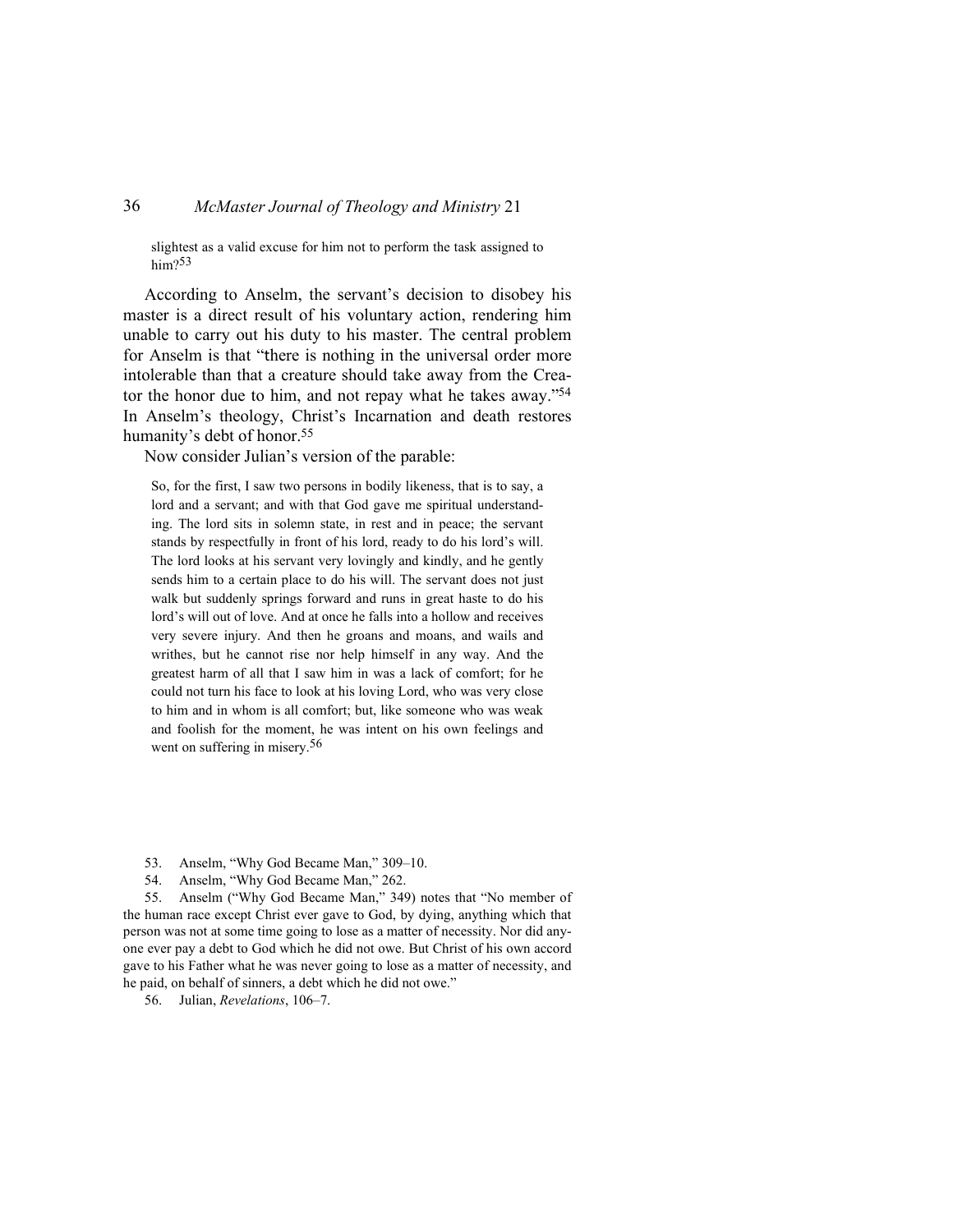## BURKHOLDER *God Our Suffering Mother?* 37

One notices significant differences between the two parables.57 In Anselm's parable, the servant is fundamentally responsible for his fall, while in Julian's, the servant is eager to carry out his task and, in his haste, and out of love, he falls. For Julian, that humans sin and are deserving of punishment is not a complete truth but a necessary function to a greater truth: God will reward humanity if the knowledge of sin leads to contrition and penance which, in turn, allows God to respond with mercy and grace.58 The remarkable suffering for Julian is that the servant appears to be utterly alone in his fallen state, but is only unaware that his lord can still see him.59 Julian, who says it took "three months short of twenty years after the time of the revelation"<sup>60</sup> to understand the parable concludes that "only suffering blames and punishes, and our courteous Lord comforts and succors; he is always gladly regarding the soul, loving and longing to bring us bliss."61 Instead of blame and punishment, God views the servant with a double aspect—"one outward, most gently and kindly, with great compassion and pity, and this was the first aspect; the other was inward, more spiritual, and this was revealed through my understanding being led into the lord, when I saw him greatly rejoicing over the honourable restoring and nobility

57. Although the parable is medieval in origin, Thomas Bennett ("Julian of Norwich," 315) has noted several ways how the parable resembles biblical imagery: "In almost every way, Julian's parable is fashioned from imagery derived from the Gospels. The central characters are a lord and his servant, a common Gospel trope (e.g. Matt 18:21–35; 25:14–30). As in the biblical master-servant parables, the servant has a commission to be a laborer in the fields, thus paralleling a number of Jesus' parables concerning farms and vineyards. The servant is injured, in need of rescue, which may echo the parable of the lost sheep (Matt 18:12–14; Luke 15:3–7). Moreover, Julian explains the parable using what Sutherland deems 'the conventional tools of biblical interpretation.' That is, Julian first shares the parable, then she proceeds to explain its symbolism. This should remind us of, for example, the parable of the sower (Matt 13:1–23; Mark 4:1–20; Luke 8:4–15)."

- 58. Healy-Varley, "Wounds Shall be Worships," 194.
- 59. Heath, "Judgement Without Wrath," 39.
- 60. Julian, *Revelations*, 108.
- 61. Julian, *Revelations*, 109.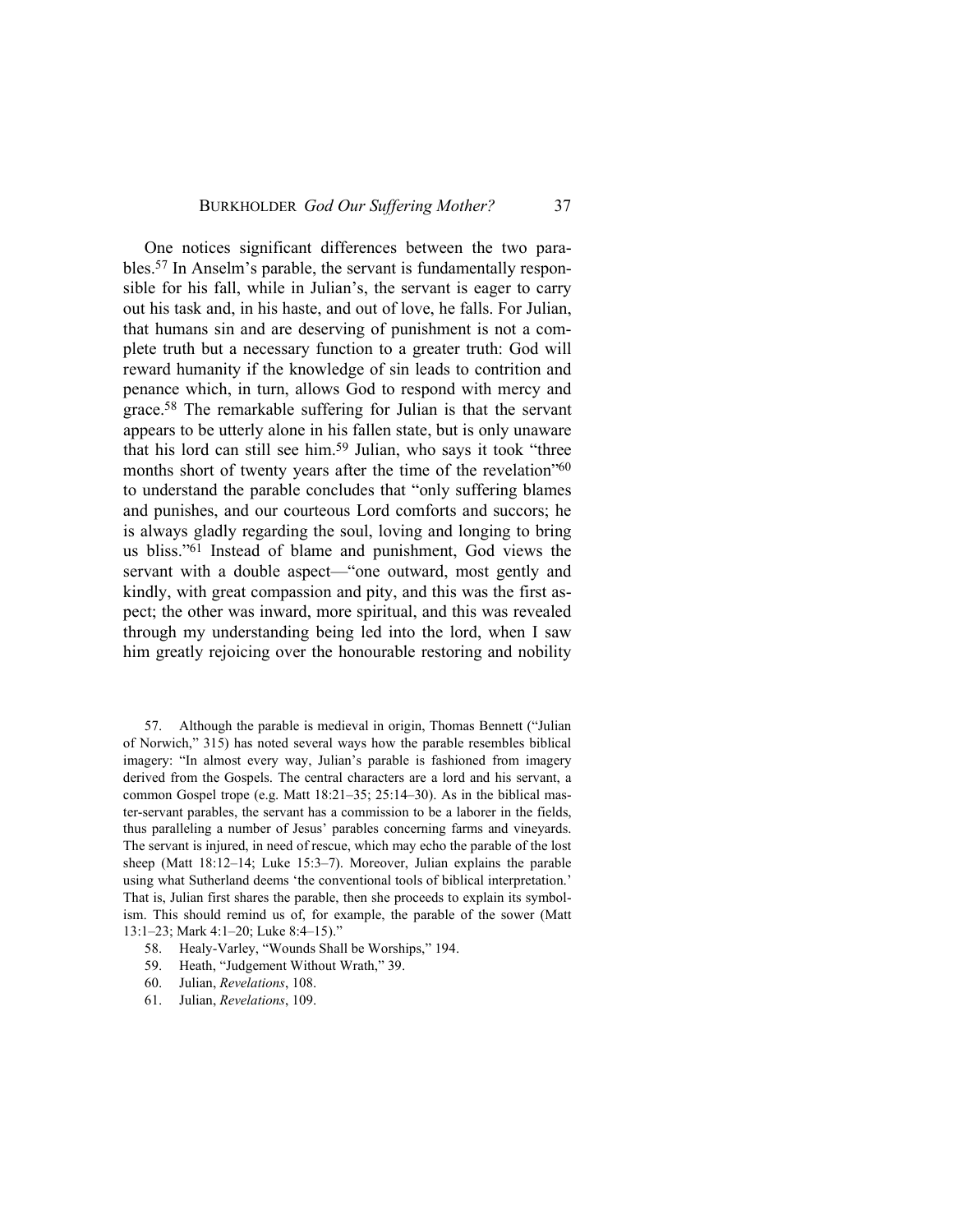to which he would and must bring his servant through his abundant grace."<sup>62</sup>

The theological implications of Julian's parable were a source of anxiety for her. In chapter 50 of the LT, which precedes the Parable of the Lord and the Servant, Julian admits her struggle to reconcile the God who does not "blame us in any way" with the "common teaching of Holy Church" that "the blame for our sins weighs upon continually."<sup>63</sup> However, since human fallenness, according to Julian's vision, is bound up in Christ's own "fallenness," some of her tension is alleviated. Julian realizes that the servant represents both Christ and Adam and that when Adam fell, Christ fell in order to save Adam from hell.<sup>64</sup> Christ, who has taken upon himself for all time human fallenness, commits himself to an utter solidarity with humanity, experiencing crucifixion and death, then descending into hell to perform a mighty deed of salvation.65 Julian's theology begins and ends with the infinite love of God, a love that transcends sin and permanently unites God and humanity.<sup>66</sup> As one Julian researcher notes: "While Julian never fully resolves the paradox of God's mercy and justice co-mingled, she interprets the mystery she does not understand in light of the truth she knows. God may be trusted with the unknown, because God is trustworthy with the known. God is love. This is the basis for everything else."<sup>67</sup>

The Adam/Christ typology that plays a significant role in Anselm's writing is based on an essential differentiation between Christ and humanity.68 In Anselm's theology of the Incarnation, Christ is divine and innocent whereas humanity is guilty; alternatively, in Julian's theology there is almost no distinction.<sup>69</sup> Once again Julian finds herself dialoguing with the longstanding theological opinions of her era in a novel way. Unlike the

- 62. Julian, *Revelations*, 107.
- 63. Julian, *Revelations*, 105.
- 64. Nuth, *Wisdom's Daughter*, 30.
- 65. Heath, "Judgement Without Wrath," 41.
- 66. Heath, "Judgement Without Wrath," 41.
- 67. Heath, "Judgement Without Wrath," 41.
- 68. Nuth, "Two Medieval Soteriologies," 632.
- 69. Nuth, "Two Medieval Soteriologies," 632.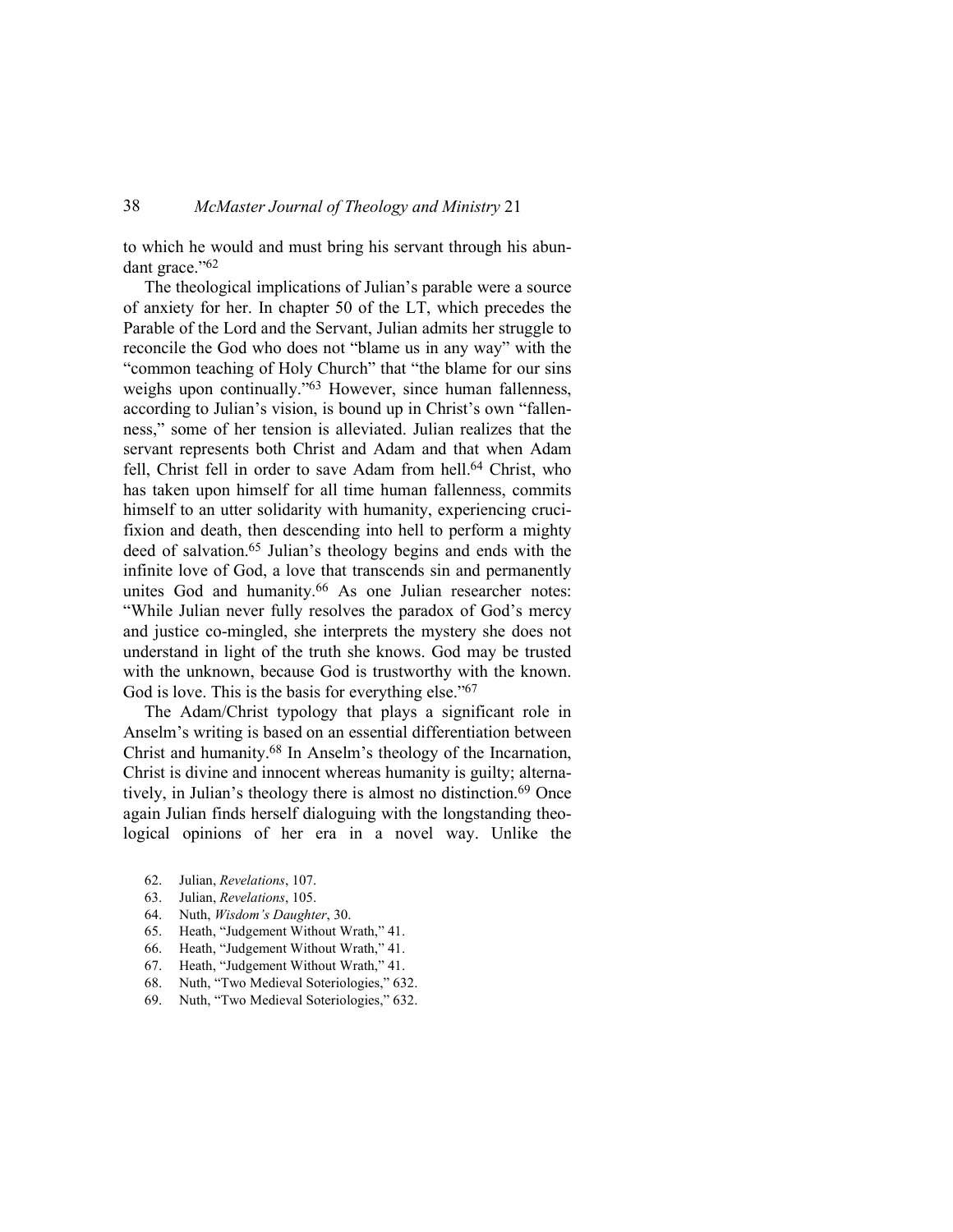Augustinian tradition of seeing the ontological nature of the will as being in unified opposition to God and others, Julian differentiates between an "upper will" and "lower will," with the higher will never having assented to sin.<sup>70</sup> Echoing Augustine's notion of sin as misguided love, Julian agrees that "all our difficulty is because of a failure of love on our part," but the lack of wrath and judgement she observes in her vision forces her to define the will in a sense more congruent to her developing theology of sin.

David Aers, in his book *Salvation and Sin*, notes that Julian's theology of the unfallen will had already emerged as a point of criticism by Augustine in his book *Confessions*. Augustine, who encountered the Manichees in Rome, recalls how their teaching allowed him to think of sin as resulting from an alien nature so that it was if he had done nothing wrong and remained "free of blame" when sinning.<sup>71</sup> Although it would be difficult to claim that Julian intended to produce this response to her definition of the unfallen will, Aers rightfully sees this theology as problematic.72 By describing sin externally to a godly and untouched will, which is always united to God, "the sinner's 'godly wylle' remains absent from the sinner's acts, much as it had done in the Manichean Augustine . . . But even the most brilliant and devout theologians are capable of generating ideas whose implications have not been worked out and are in contradiction to other strands of their theology."<sup>73</sup>

Nonetheless, all of Julian's theology is subservient to the broader purpose of her visions. According to Julian, Christ desires that all suffering will be turned to glory and advantage by virtue of his Passion, and "to know that we do not suffer alone but with him, and to see in him our foundation, and to see that

- 70. Aers, *Salvation and Sin*, 161.
- 71. Aers, *Salvation and Sin*, 163–64.

72. Aers (*Salvation and Sin*, 164) does concede that "Julian is obviously, here and elsewhere, trying to counteract what she took to be punitive standards in her Church's treatment of sin and penance, ones that perhaps lacked adequate focus on God's love." Julian's willingness to depart from the established views of the church seems, in part, due to her radical experience and conviction regarding the love of God.

73. Aers, *Salvation and Sin*, 164.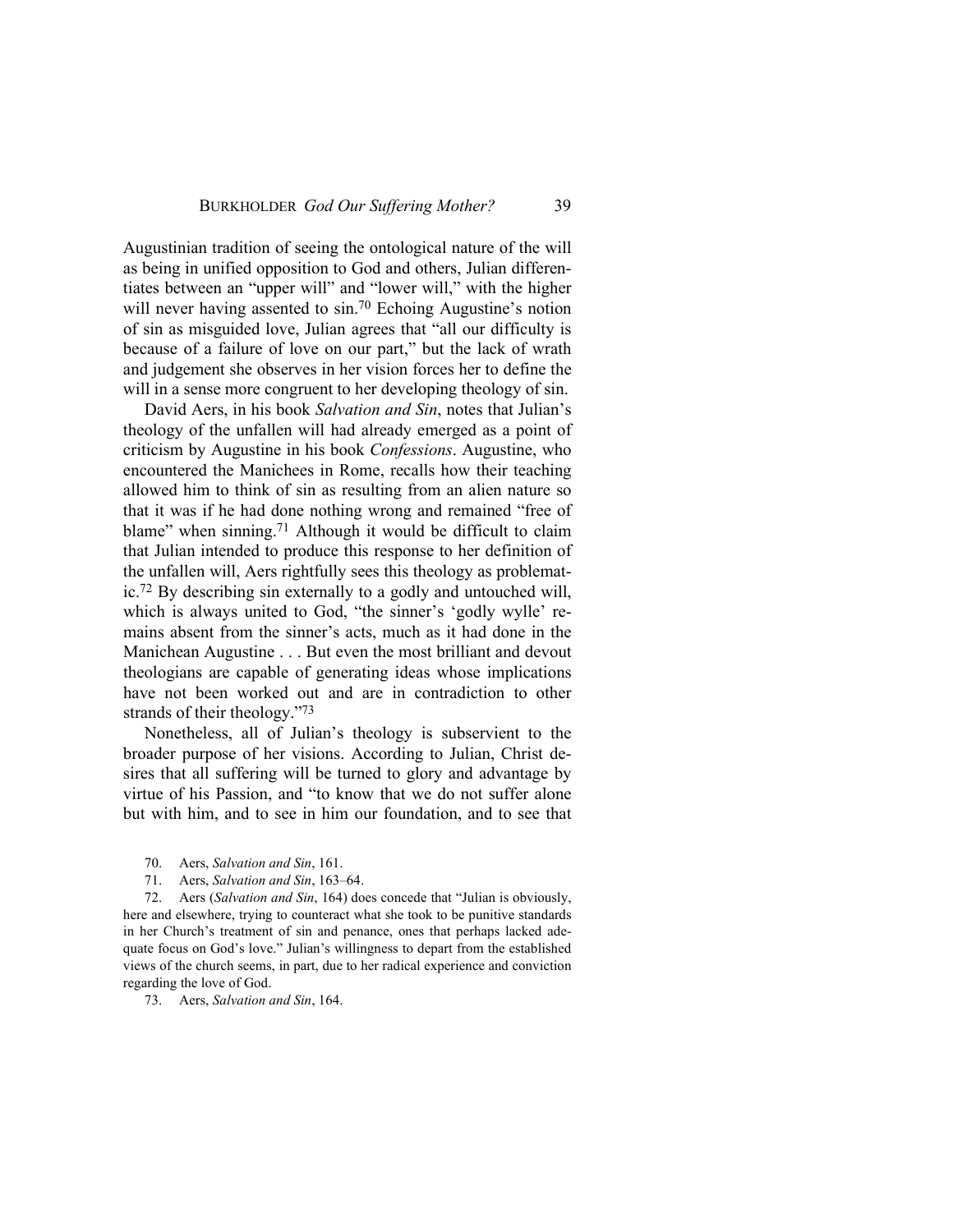his pains and his self-abnegation so far surpass all that we may suffer that it cannot be fully comprehended."74 Julian sees the atonement as that which reflects the loving unity of the Trinity. Christ, who thirsts from "the incompleteness of his bliss" will find himself satisfied when "we who are saved" are joined to him in the eschaton.<sup>75</sup> Julian can speak of salvation using such intimate language, for it is the language of the Trinity itself. In the LT, Julian's reflection on the Passion has morphed into trinitarian doxology:

And in the same revelation the Trinity suddenly filled my heart full of the utmost joy, and I understood that it will be like that in heaven forever for all those who will come there. For the Trinity is God, and God is the Trinity; and the Trinity is our maker, the Trinity is our protector, the Trinity is our everlasting lover, the Trinity is our unending joy and bliss, through our Lord Jesus Christ and in our Lord Jesus Christ.76

For her, the atonement is an act which heals the wounds of sin, where "all shame will be turned into honour and into greater joy."<sup>77</sup>

#### *Kenotic Atonement and the Suffering God*

In the modern atonement debate, there is a temptation to force a monolithic atonement paradigm onto the great theological periods of the past.78 Remarkably, however, Julian's thinking of the atonement is more in line with modern theological thought than medieval.79 While not rejecting the ransom and satisfaction theories of her era, she develops her atonement theology in concert

- 74. Julian, *Revelations*, 76.
- 75. Julian, *Revelations*, 22.
- 76. Julian, *Revelations*, 44.
- 77. Julian, *Revelations*, 25.

78. I am speaking of the various atonement theory labels used in modern theology since Gustaf Aulén's *Christus Victor*. For example, subjective vs. objective, *Christus Victor*, substitutionary, moral example, and others.

79. Tolley, "'Love was His Meaning,'" 102.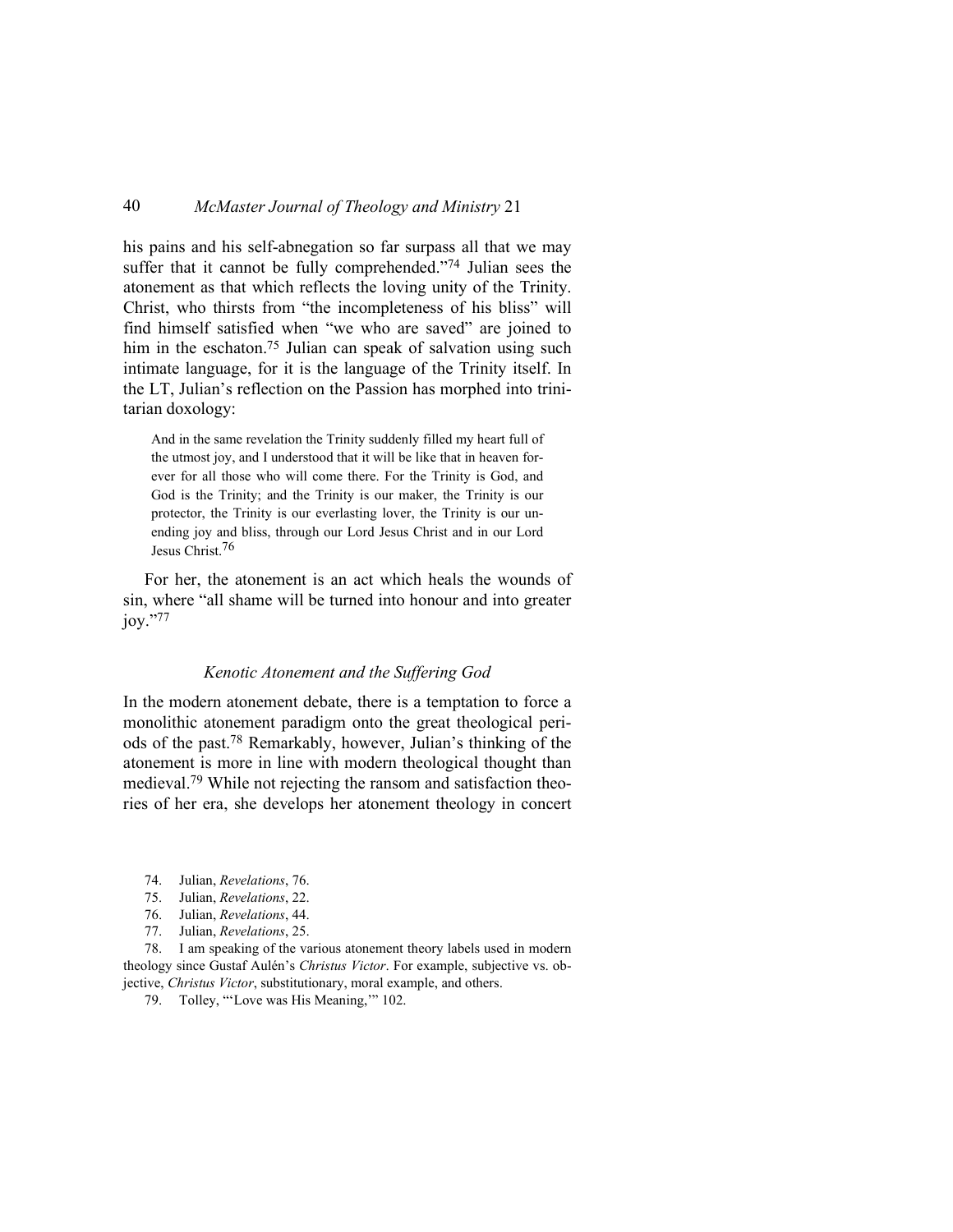with her beliefs regarding the nature of human sin.<sup>80</sup> Since sin is that which allows Christ to turn shame into honor intimately, Julian's atonement theology finds no companion in that which would divorce God from creation and Christ's suffering.<sup>81</sup> Instead, Julian focuses her theology of the atonement regarding her belief in the absolute love and faithfulness of the triune God, a theology in keeping with her strong emphasis on Christ's unity with suffering humanity.<sup>82</sup> While Julian affirms that "Jesus Christ is Lord," the Lord of her vision exercises authority employing his kenosis.<sup>83</sup>

Julian's kenotic atonement theology is something that anticipates modern trinitarian theological insight. German theologian Eberhard Jüngel, in his book, *God as the Mystery of the World*, discusses the relationship between the Trinity and Christ's suffering as a significant correction to Christian theology:

That the God who is love must be able to suffer and does suffer beyond all limits in the giving up of what is most authentically his for the sake of mortal man, is an indispensable insight of the newer theology schooled by Luther's Christology and Hegel's philosophy. Only the God who is identical with the Crucified one makes us certain of his love and thus of himself.84

For Jüngel, the implications of the crucified God are an insight of modern theology and fundamental to one's conception of God:

When we attempt to think of God as the one who communicates and expresses himself in the person Jesus, then we must always remember that this man was crucified, that he was killed in the name of God's law. For responsible usage of the word 'God,' the Crucified One is virtually the real definition of what is meant with the word  $'God.^85$ 

- 80. Tolley, "'Love was His Meaning,'" 106.
- 81. Tolley, "'Love was His Meaning,'" 106.
- 82. Tolley, "'Love was His Meaning,'" 106.
- 83. Heath, "Judgement Without Wrath," 45.
- 84. Jüngel, *God as the Mystery*, 373.
- 85. Jüngel, *God as the Mystery*, 13.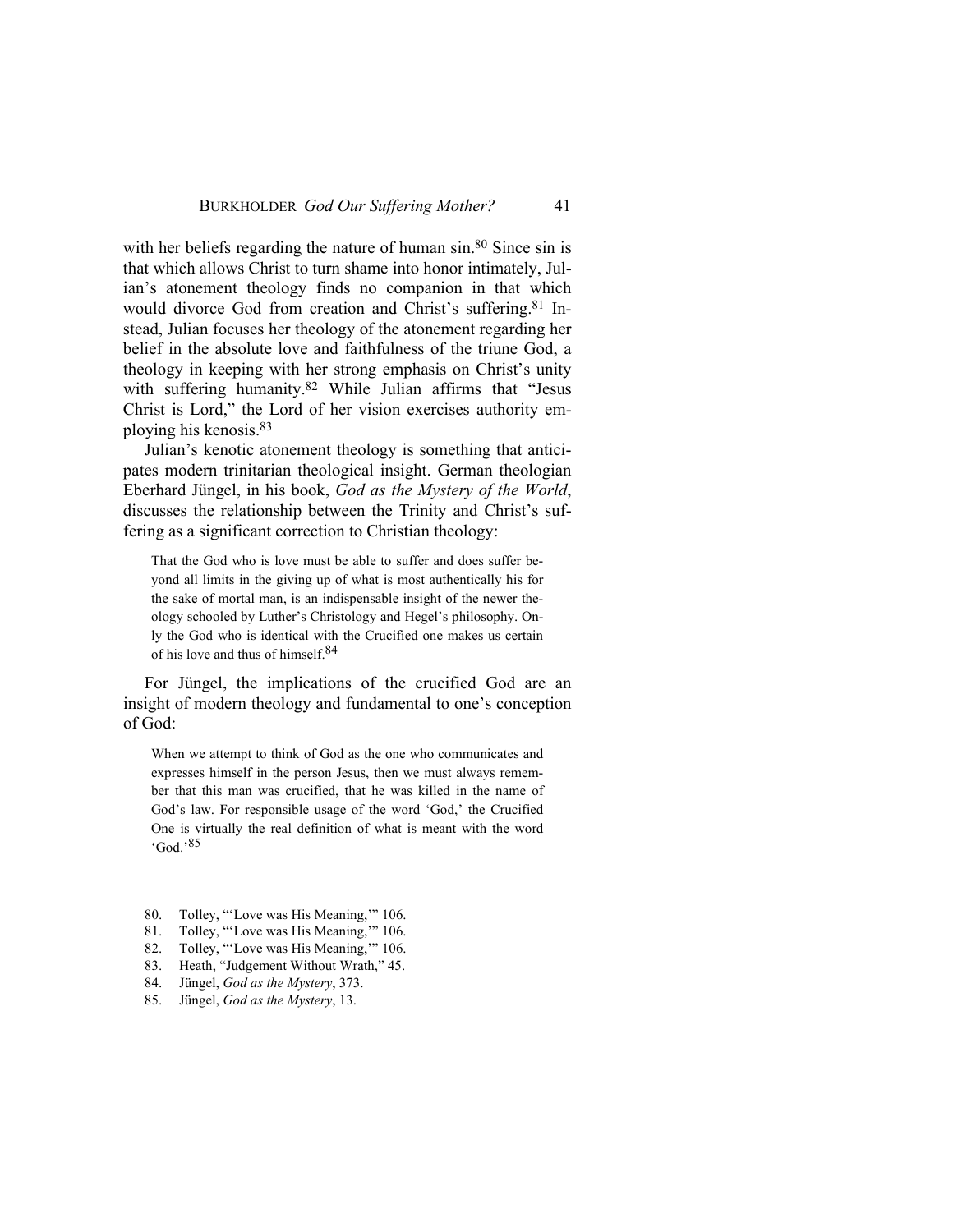For the medieval Julian, such a concept was hardly novel. Likewise, German theologian Jürgen Moltmann, in his book *The Crucified God* articulates his theology of hope in terms of Christ's suffering. Moltmann, whom himself lived in the era of "the hells of world wars, the hells of Auschwitz, Hiroshima and Vietnam," places the crucified God as the central component of Christian theology.86 Moltmann's experiences led him to consider the nature of God's response to a sinful and suffering world. God, according to Moltmann, is one who responds to suffering by becoming suffering:

God's being is in suffering and the suffering is in God's being itself, because God is love. It takes the 'metaphysical rebellion' up into itself because it recognizes in the cross of Christ a rebellion in metaphysics, or better, a rebellion in God himself: God himself loves and suffers the death of Christ in his love. He is no 'cold heavenly power,' nor does he 'tread his way over corpses,' but is known as the human God in the crucified Son of Man.87

Before applying modern concepts of God to medieval ones, one must recognize the danger of harmonizing theological thought across historical contexts. To begin, Julian's reflection on the suffering triune God is hardly an academic endeavour but a devotional one. Furthermore, the questions Julian concerns herself with are the result of a deeply personal vision and not out of intellectual curiosity. There remains a sizeable methodological chasm between one who ponders God in an anchoritic cell and one who performs theology in an ivory tower. Nonetheless, all three of these individuals share a common concern for communicating the nature and economy of God in terms of emphasizing God's identification with human suffering.

In chapter 20 of *Revelations*, Julian communicates what she believes to be the three things worth remembering about Christ's Passion: "For the most fundamental implication to consider in the Passion is to recognize and comprehend what he is who suffered, also bearing in mind two lesser considerations: one is what

- 86. Moltmann, *The Crucified God*, 319.
- 87. Moltmann, *The Crucified God*, 332–33.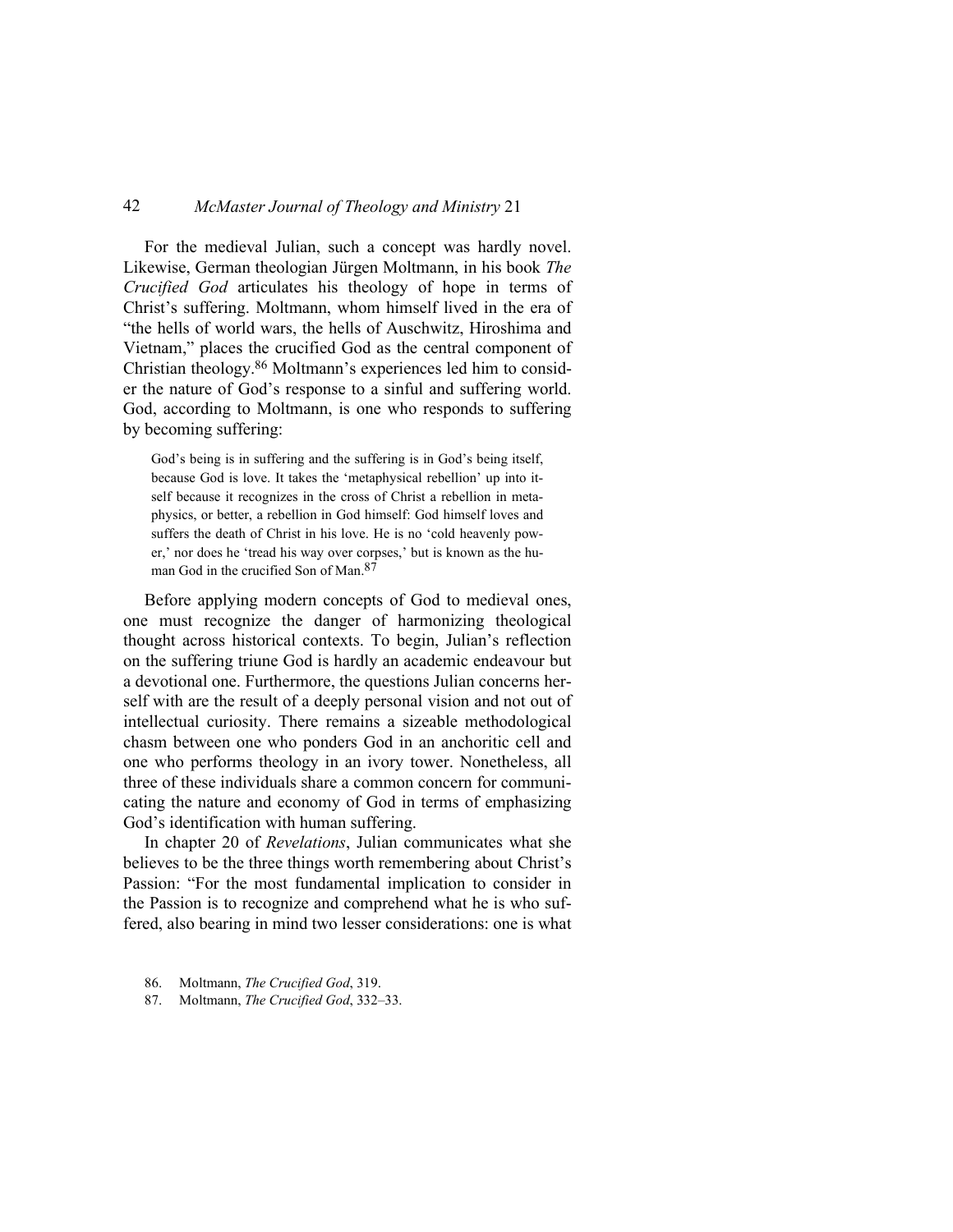he suffered, and the other is for whom he suffered." 88 Considering what he is who suffered, Julian remarks that "he who is highest and noblest was brought most low and most utterly despised."89 Regarding what he suffered and for whom he suffered, Julian explains that:

For just as he was most tender and pure, so he was strongest and most mighty to suffer. And he suffered for the sins of everyone who shall be saved; and he saw everyone's sorrow and desolation and sorrowed out of kindness and love . . . For as long as he was liable to suffer, he suffered for us and sorrowed for us; and now he is risen again and no longer liable to suffering, he still suffers with us.<sup>90</sup>

According to Julian, God resurrected Christ as one who "still suffers with us." According to Moltmann, Christ constitutes his loving existence through the God-forsaken event of the cross, a type of suffering "which justifies the godless, fills the forsaken with love and even brings the dead alive."<sup>91</sup> For both Julian and Moltmann, God's Trinitarian love "for us" is demonstrated through God's suffering on the cross.

Central to this trinitarian understanding for Julian is the revelation of the motherliness of God.92 In describing the Second Person of the Trinity, Julian writes:

The Second Person of the Trinity is our mother in nature, in our substantial creation, in whom we are grounded and rooted, and he is our mother in mercy by taking on our sensory being. And so our mother—in whom the parts of us are kept undivided—works within us in various ways; for in our mother, Christ, we profit and grow, and in mercy he reforms and restores us, and, by virtue of his Passion and his death and resurrection, he unites us to our substance. So our mother acts mercifully to all his children who are submissive and obedient to him.93

- 88. Julian, *Revelations*, 67.
- 89. Julian, *Revelations*, 67.
- 90. Julian, *Revelations*, 67.
- 91. Moltmann, *The Crucified God*, 361.
- 92. Dearborn, "The Crucified Christ," 289.
- 93. Julian, *Revelations*, 127.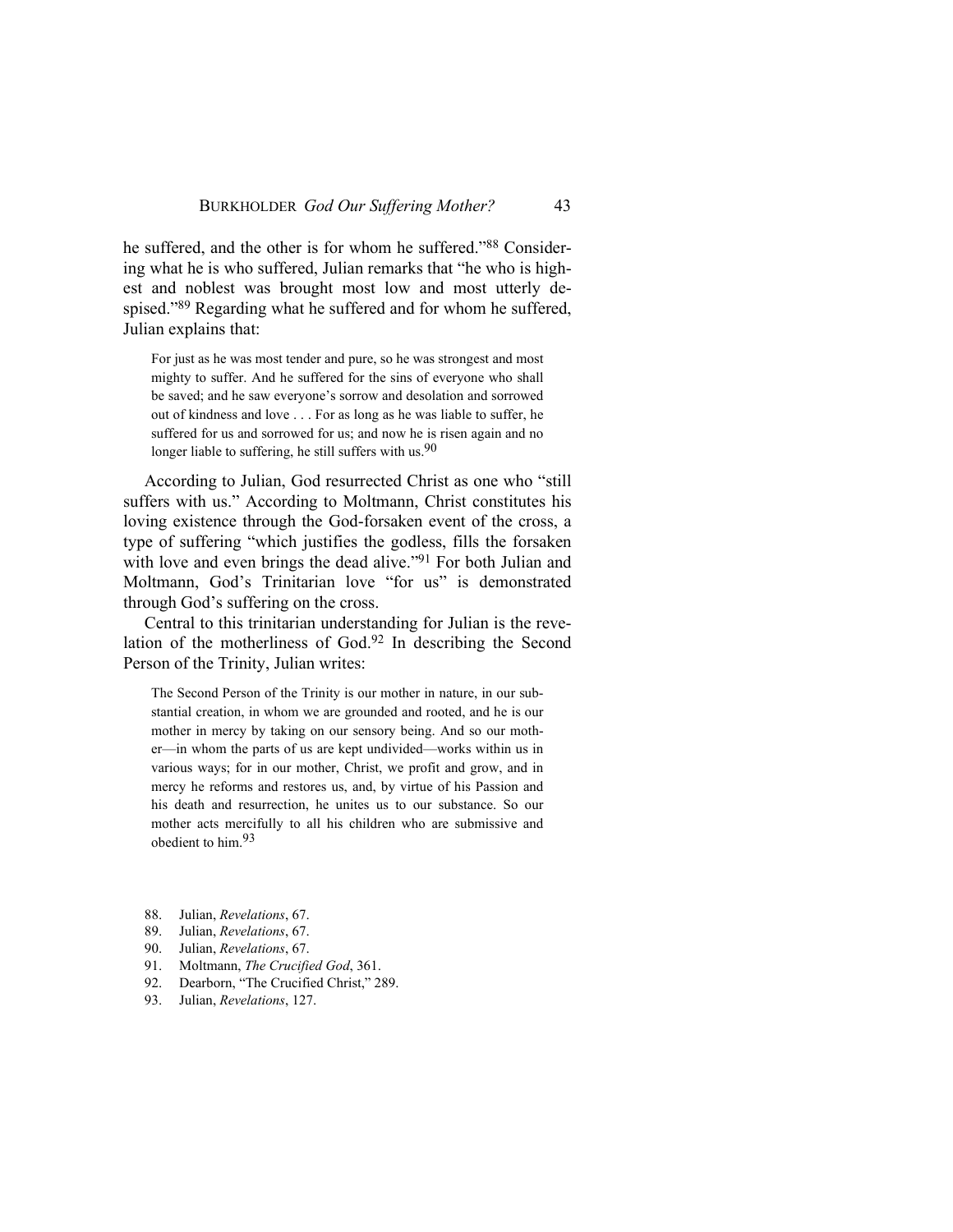Elsewhere, Julian elaborates on how unity with Christ our "mother" effects humanity:

And in his taking on of our nature he gave us life; in his blessed dying upon the cross he gave birth to us into eternal life; and from that time, and now, and forever until the day of judgement, he feeds us and fosters us, just as the great and supreme lovingness of motherhood and the natural need of childhood require. Lovely and precious is our heavenly mother in the sight of our soul; precious and lovely are the children of grace in the sight of our heavenly mother, with gentleness and meekness, and all the lovely virtues which belong to children by nature; for naturally the child does not despair of the mother's love; naturally the child does not presume to act by itself; naturally the child loves its mother, and each loves the other; these, and all others that are like them, are the fair virtues with which our heavenly mother is honoured and pleased.<sup>94</sup>

When these two realities are considered together, Julian's inability to perceive of God's wrath and judgment and her hope that all shall be well and all manner of things shall be well, the image of motherhood opens up as a meaningful metaphor to explain her revelation.95 The relationship between Christ the "mother" and

94. Julian, *Revelations*, 135–36.

95. Julian explicitly addresses God's lack of anger on three occasions in *Revelations*: "But there can be no anger in God, as it seems to me, for our good Lord has regard eternally for his own glory and the benefit of all who shall be saved. With power and justice he withstands the reprobates who, out of malice and malignity, busy themselves to scheme and to act against God's will" (*Revelations*, 58). Later, Julian (*Revelations*, 102) states: "For I saw no anger except on man's part, and he forgives that in us; for anger is nothing else but a resistance and contrariness to peace and to love, and it comes either from lack of strength, or from lack of wisdom, or from lack of goodness—and this lack is not in God, but it is on our part; for through sin and wretchedness we have in us a wretched and continual resistance to peace and to love, and he revealed this very often in his loving expression of pity and compassion; for the foundation of mercy is love, and the operation of mercy is to safeguard us in love; and this was revealed in such a way that I could not discern any aspect of mercy other than in love alone—that is to say, as it appeared to me." Finally, Julian (*Revelations*, 104) concludes, "And so when we, through the working of mercy and grace, are made humble and gentle, we are completely safe. Suddenly the soul is united to God when it is truly at peace in itself, for no anger is to be found in God."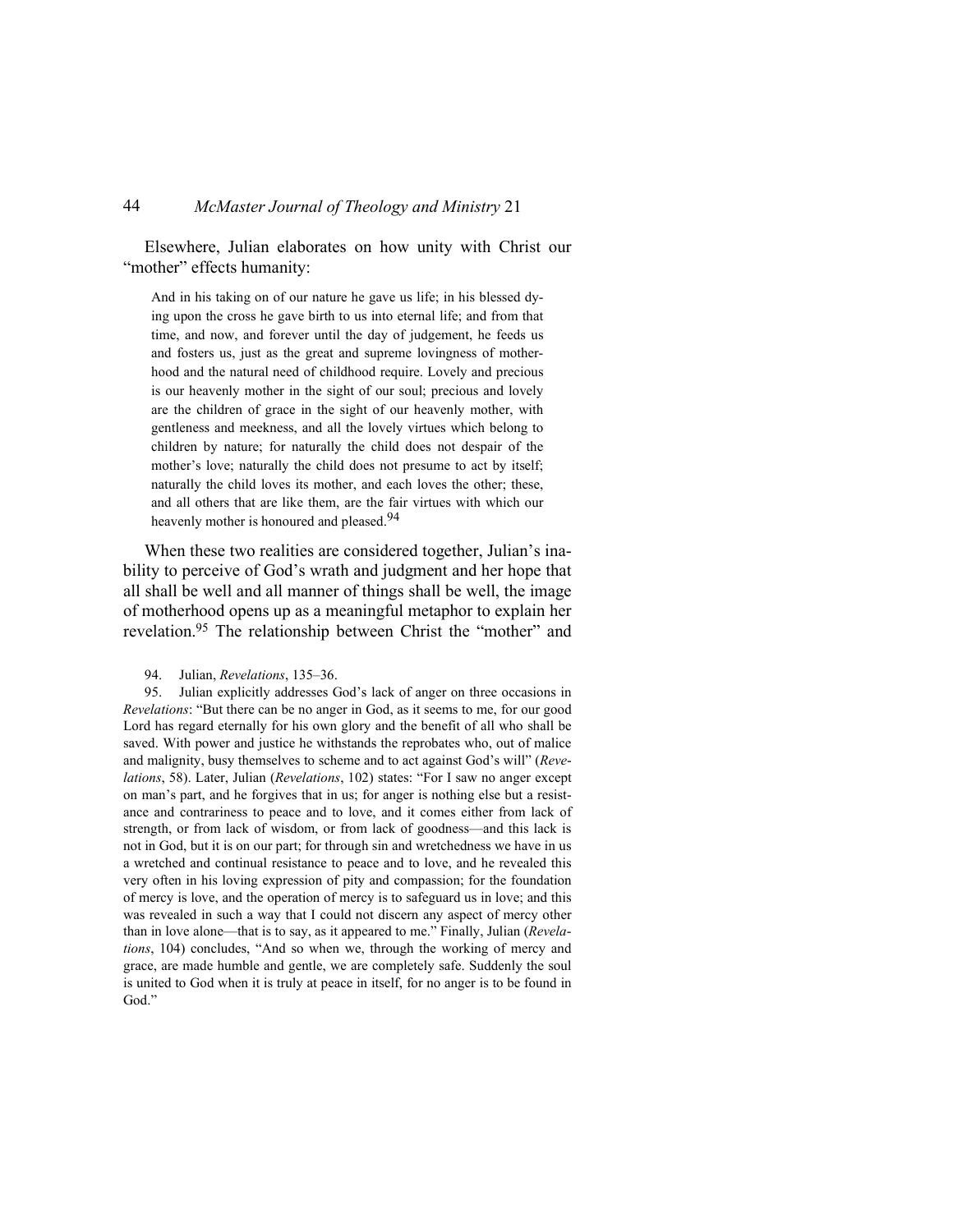his children is one of "natural love" where the child does not despair the mother's love. In the tumultuous world in which Julian lived, one need see God as Father, but also God as Mother, a Mother who protects, nourishes, and loves his children regardless of what wretched state they may find themselves in.96 Considering Julian's strong emphasis on Christ's unity with humanity, the intimate language of Mother emerges as that which captures her understanding of Christ.

The concept of God as Mother was not a new idea in Julian's era. Anselm, in a famous song still used in The Church of England's common book of prayer, writes:

Jesus, like a mother you gather your people to you; you are gentle with us as a mother with her children. Often you weep over our sins and our pride, tenderly you draw us from hatred and judgement. You comfort us in sorrow and bind up our wounds, in sickness you nurse us, and with pure milk you feed us. Jesus, by your dying we are born to new life; by your anguish and labour we come forth in joy. Despair turns to hope through your sweet goodness; through your gentleness we find comfort in fear. Your warmth gives life to the dead, your touch makes sinners righteous. Lord Jesus, in your mercy heal us; in your love and tenderness remake us. In your compassion bring grace and forgiveness, for the beauty of heaven may your love prepare us.<sup>97</sup>

Julian, like Anselm, applies God's Motherhood to the atoning sacrifice of Christ. What better way to express the new birth through Christ's death than with the imagery of labour pains?<sup>98</sup> What image of eucharistic "nourishment" in Julian's Catholic medieval world can trump the image of a mother feeding her

<sup>96.</sup> Throughout Julian's usage of Mother as a descriptor in *Revelations*, she always maintains the masculine pronoun for Christ in keeping with Orthodox tradition.

<sup>97.</sup> Anselm, "A Song of Anselm," [n.d.].

<sup>98.</sup> Dearborn, "The Crucified Christ," 293.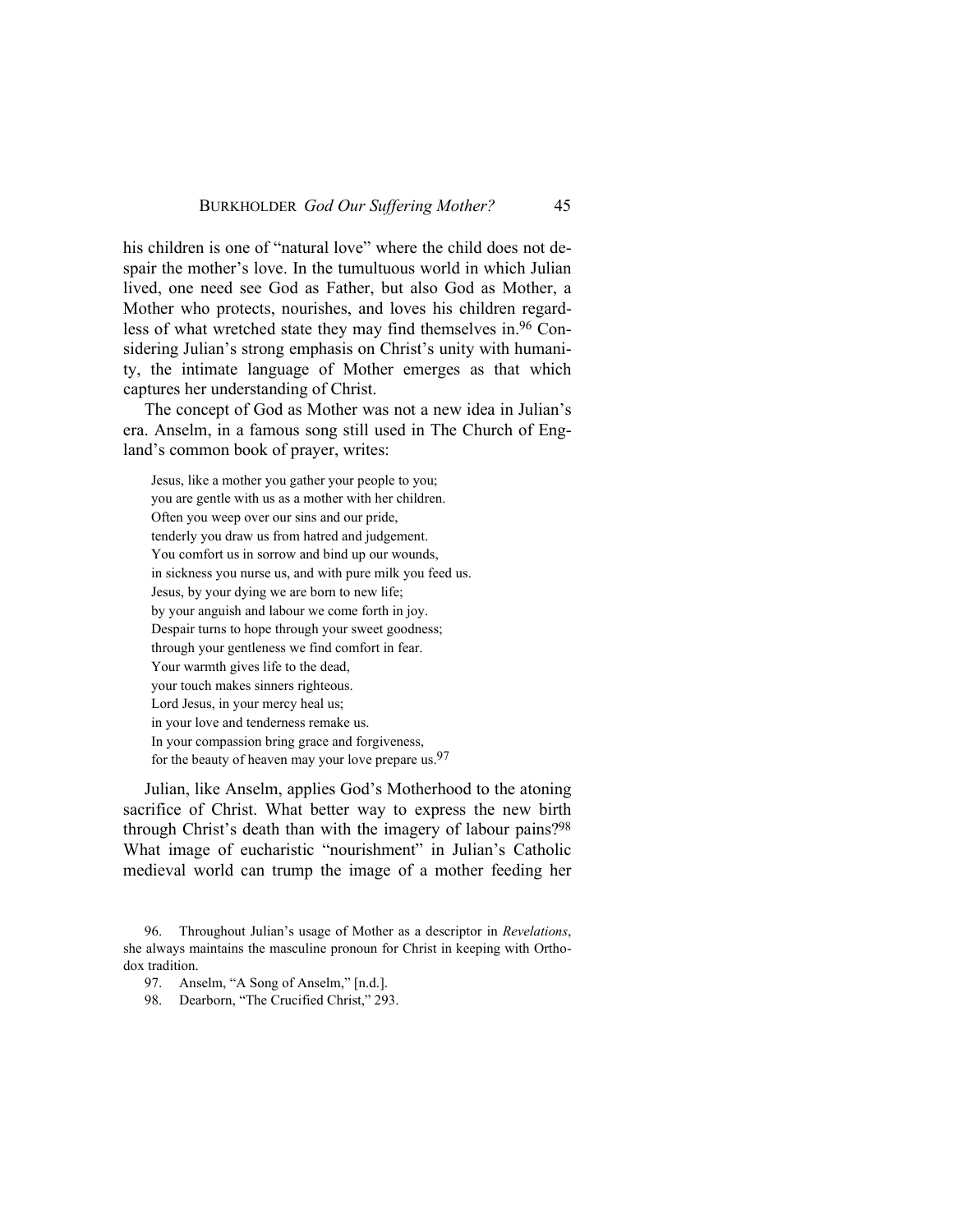child?99 However, unlike Anselm, Julian allows this metaphor to inform one's self-perception as a sinner:

The mother may allow the child to fall sometimes and be hurt in various ways for its own benefit, but because of her love she can never allow any kind of danger to befall the child. And even though our earthly mother may let her child perish, our heavenly mother Jesus may not allow us who are his children to perish; for he is almighty, all wisdom, and all love, and so is none but he—blessed may he be!<sup>100</sup>

For Julian, our falling is not disastrous, and God is not angry, for just as a mother allows her children to fall, so too does God our Mother to allow humanity to walk and eventually run back to God.<sup>101</sup>

## *Applying Julian Today*

Through modern eyes, Julian of Norwich is an enigma—libraries dedicate stacks of biographies to the important individuals of our time, but here is a woman whose real name we do not know expounding intimate mysteries of the Trinity. What is one to make of a mystical revelation of an anchorite from the fourteenth century?

Jürgen Moltmann tells the story of when he was a prisoner of war during World War II at the young age of twenty. After reading the cry of dereliction of the suffering Christ on the cross, he describes an experience where he was "found by God," as if God himself was speaking "to him with bloodied and parched lips in cries of pain and abandonment, bitter fruits of seemingly misplaced trust."102 Sometimes when the world is wrong, the only answer for suffering is to look towards the suffering Christ. In Julian's broken world and from her small cell, she pondered what it meant to be a child of God: "So in our Father, God almighty, we have our being; and in our mother through mercy we

- 99. Dearborn, "The Crucified Christ," 293.
- 100. Julian, *Revelations*, 132.
- 101. Soskice, *The Kindness of God*, 144.
- 102. Moltmann, *The Crucified God*, ix.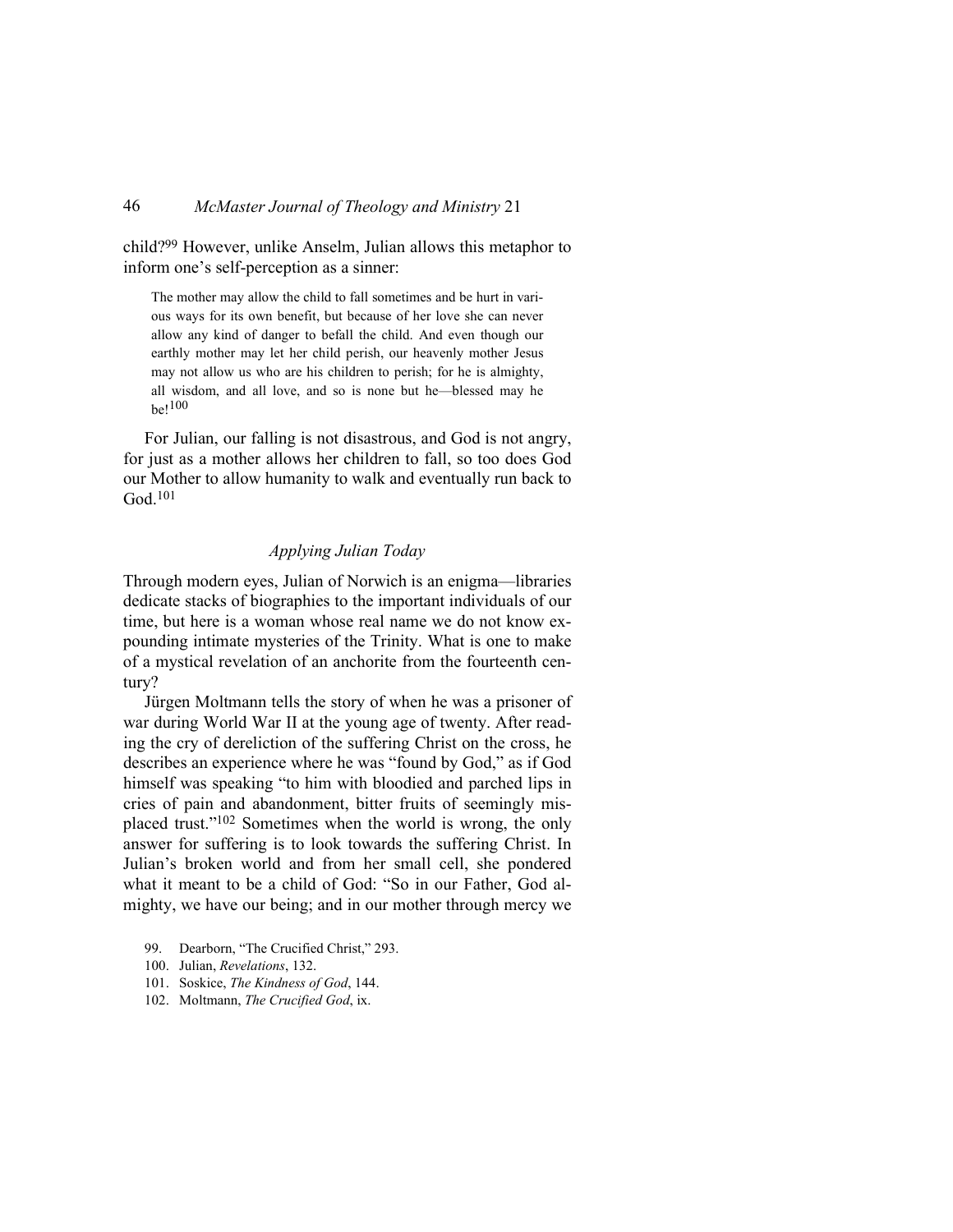have our reforming and restoring, in whom our parts are united and all made perfect man; and by the rewards and gracious gift of the Holy Spirit we are made complete."103 In our broken world, what is the suffering Christ speaking to us about being a child of God?

Julian's theology begins and ends with God's love. Just as Julian pondered the meaning of her revelation, recognizing that this love was not for her alone but all of God's children, we too must look outward as the Spirit works inward. Julian was convinced that to be whole one must encounter the love of the triune God and experience God as both Father and Mother in unity through the Holy Spirit. An advantage for Julian was a deeply ingrained religious context to develop her theology, but one in which she was prepared to challenge when it did not fit her experience. Experience, while not entirely reliable as a foundation for theology, has the potential to begin a journey towards meaningful questions and answers. For Julian, her question was the meaning of sin in the context of God's love. For us today, however, an experience is not often the starting point of a journey, but an end in of itself. As we preach Christ, and Christ crucified in the context not of a religious culture, but a culture of consumerism, that large image of God's love is reduced to individual applicability. While Julian's theology lacks the sophistication of a modern systematic theologian, it returns one to the heart of Christian theology: "its capacity to point to the living triune God and articulate the kind of life we should live in response to his revelation."<sup>104</sup>

#### *Conclusion*

Julian reminds us to communicate Christ's atonement as carefully and as meaningful as possible. In a world where a caricature of the cross is morally repugnant to many, Julian offers an image not of a wrathful Father God punishing Christ on the cross for sin, but of something far more solicitous. For Julian, "the blessed

<sup>103.</sup> Julian, *Revelations*, 128.

<sup>104.</sup> Kapic, "Has Academic Theology Lost its Way?" [n.p.].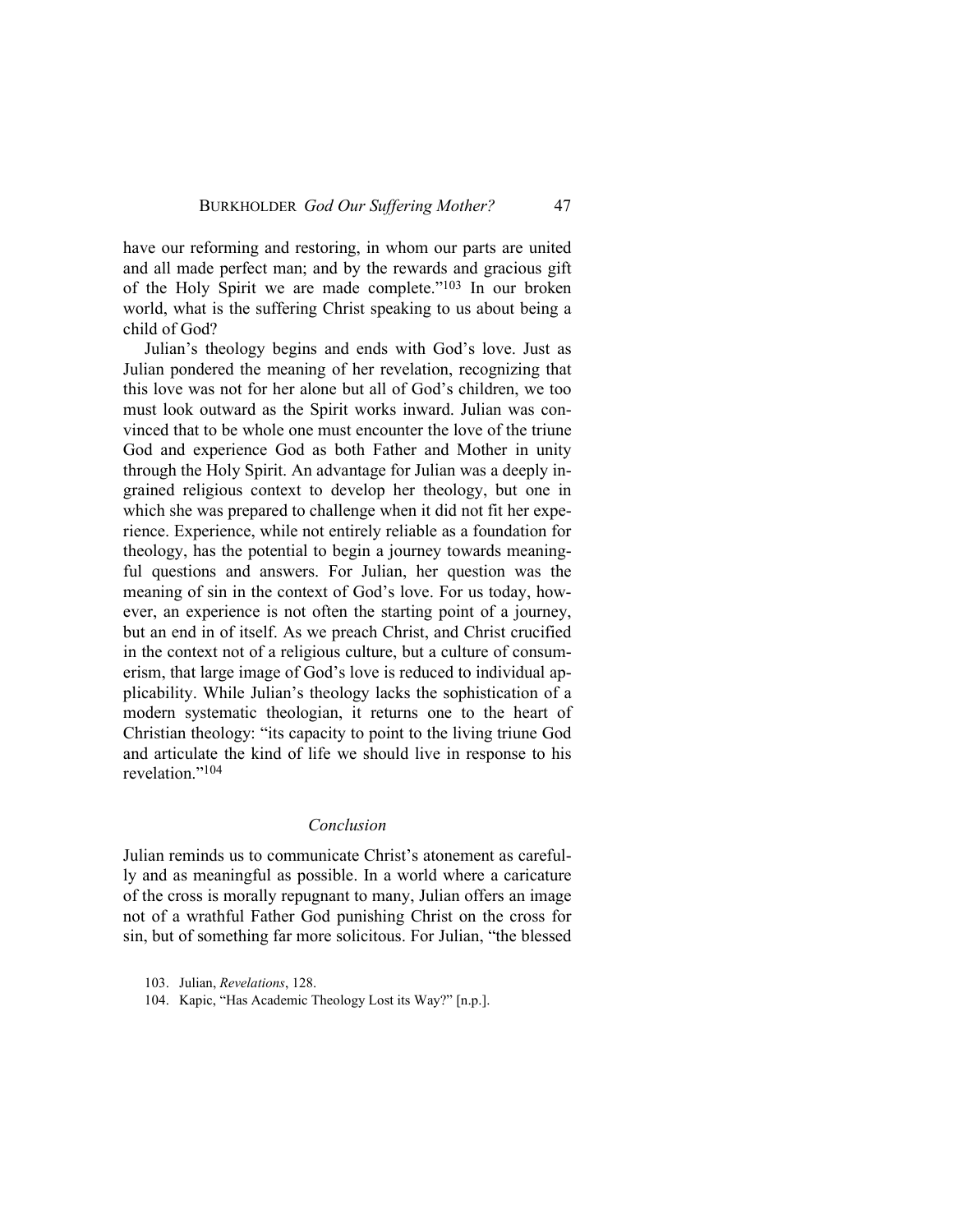wounds of our Saviour are open and rejoice to heal us; the sweet, gracious hands of our mother are ready and enfold us diligently; for in all this he performs the role of a kindly nurse who has nothing else to do but attend to the safety of her child."<sup>105</sup>

Atonement debates will continue to rage on. Theories will form, reform, be abandoned or corrected. Nonetheless, the love of Christ must remain in all. Thankfully, in Julian we get a glimpse of hope, one in which Christ's love blinds sin and every child of God is safe from the spectre of Black Deaths, fragmented churches, World Wars, and suffering of every kind.

## *Bibliography*

- Aers, David. *Salvation and Sin*. Notre Dame: University of Notre Dame Press, 2009.
- Anselm. "A Song of Anselm," *The Church of England*, [n.d.], https://www.churchofengland.org/prayer-andworship/worship-texts-and-resources/commonworship/daily-prayer/canticles-daily-prayer/82-songanselm.
	- ———. "Why God Became Man." In *Anselm of Canterbury: The Major Works*, edited by Brian Davies and G. R. Evans, 260–355. Reissue edition. Oxford: Oxford University Press, 1998.
- Augustine. *City of God*, edited by Paul A. Böer. Kindle Edition. New York: Veritatis Splendor, 2012.
- Aulén, Gustaf. *Christus Victor: An Historical Study of the Three Main Types of the Idea of the Atonement*. Eugene, OR: Wipf & Stock, 2003.

105. Julian, *Revelations*, 133.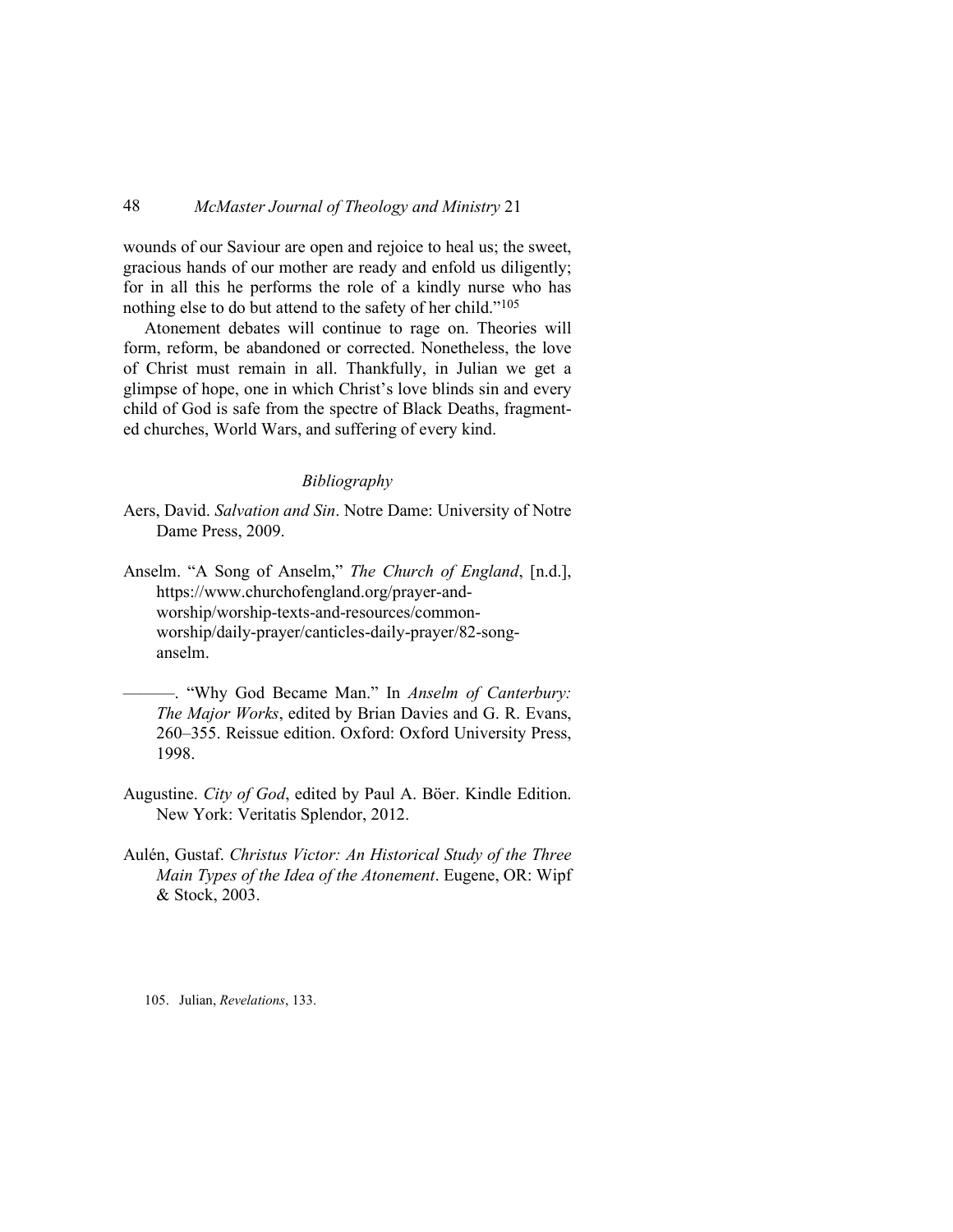- Bennett, Thomas Andrew. "Julian of Norwich, the Bible, and Creative, Orthodox Theology: Always Novel, Never New." *Scottish Journal of Theology* 69 (2016) 309–25.
- Cooper, Austin. *Julian Of Norwich*. London: Burns & Oats, 2001.
- Dearborn, Kerry. "The Crucified Christ as the Motherly God: The Theology of Julian of Norwich." *Scottish Journal of Theology* 55 (2002) 283–302.
- The Editors of Encyclopaedia Britannica. "Julian of Norwich." In *Encyclopædia Britannica*. Online: https://www.britannica .com/biography/Julian-of-Norwich.
- Frykholm, Amy. *Julian of Norwich: A Contemplative Biography*. Brewster, MA: Paraclete, 2013.
- Healy-Varley, Margaret. "Wounds Shall Be Worships: Anselm in Julian of Norwich's Revelation of Love." *The Journal of English and Germanic Philology* 115 (2016) 186–212.
- Heath, Elaine A. "Judgment Without Wrath: Christus Victor in 'The Servant Parable.'" *Ashland Theological Journal* (1998) 37–50.
- Jantzen, Grace. *Julian of Norwich*. London: SPCK, 1987.
- Julian. *Revelations of Divine Love*. Translated by Barry Windeatt. Kindle edition. Oxford: Oxford University Press, 2015.
- Jüngel, Eberhard. *God as the Mystery of the World: On the Foundation of the Theology of the Crucified One in the Dispute Between Theism and Atheism*. London: Bloomsbury, 2014.
- Kapic, Kelly M. "Has Academic Theology Lost Its Way?" *Christianity Today*, March 22, 2019, Online: https://www.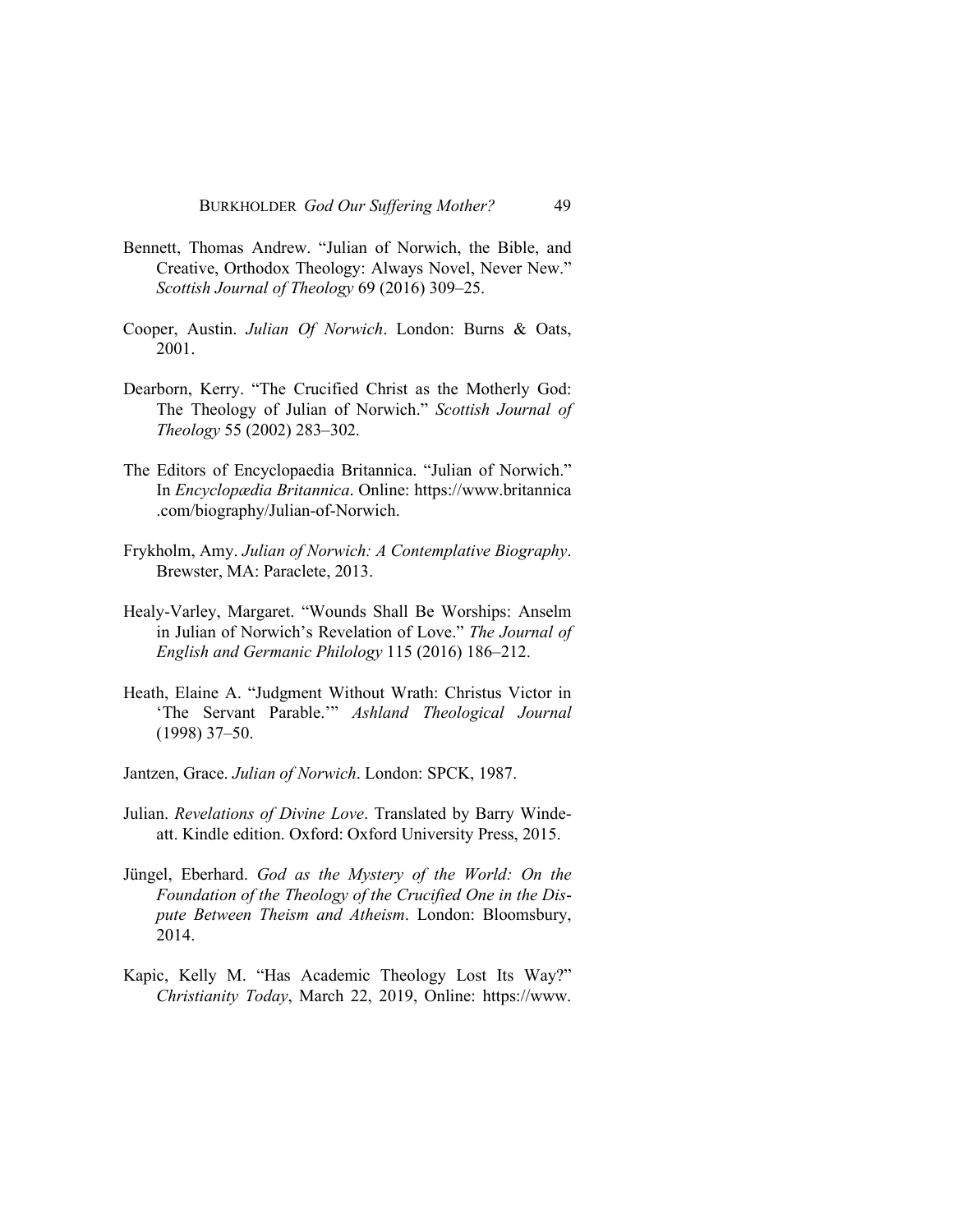christianitytoday.com/ct/2019/march-web-only/mirolsavvolf-matthew-croasmun-life-world-theology.html.

- Law, Sarah. "In the Centre: Spiritual and Cultural Representations of Julian Norwich in the Julian Centre." In *Julian of Norwich's Legacy: Medieval Mysticism and Post-Medieval Reception*, edited by Sarah Salih and Denise N. Baker, 173– 90. The New Middle Ages. New York: Palgrave Macmillan, 2009.
- Moltmann, Jurgen. *The Crucified God: 40th Anniversary Edition*. Minneapolis: Fortress, 2015.
- Nuth, Joan M. "Two Medieval Soteriologies: Anselm of Canterbury and Julian of Norwich." *Theological Studies* 53 (1992) 611–45.
- ———. *Wisdom's Daughter*. New York: Crossroad, 1991.
- Rolf, Veronica Mary. *An Explorer's Guide to Julian of Norwich*. Downers Grove, IL: InterVarsity, 2018.
- Shea, Mary Lou. *Medieval Women on Sin and Salvation: Hadewijch of Antwerp, Beatrice of Nazareth, Margaret Ebner, and Julian of Norwich*. American University Studies. New York: Peter Lang, 2010.
- Soskice, Janet Martin. *The Kindness of God: Metaphor, Gender, and Religious Language*. Oxford: Oxford University Press, 2007.
- Tolley, George. "'Love Was His Meaning' Julian of Norwich and Atonement." *Theology* 111 (2008) 102–7.
- Turner, Denys. *Julian of Norwich, Theologian*. New Haven, CT: Yale University Press, 2011.